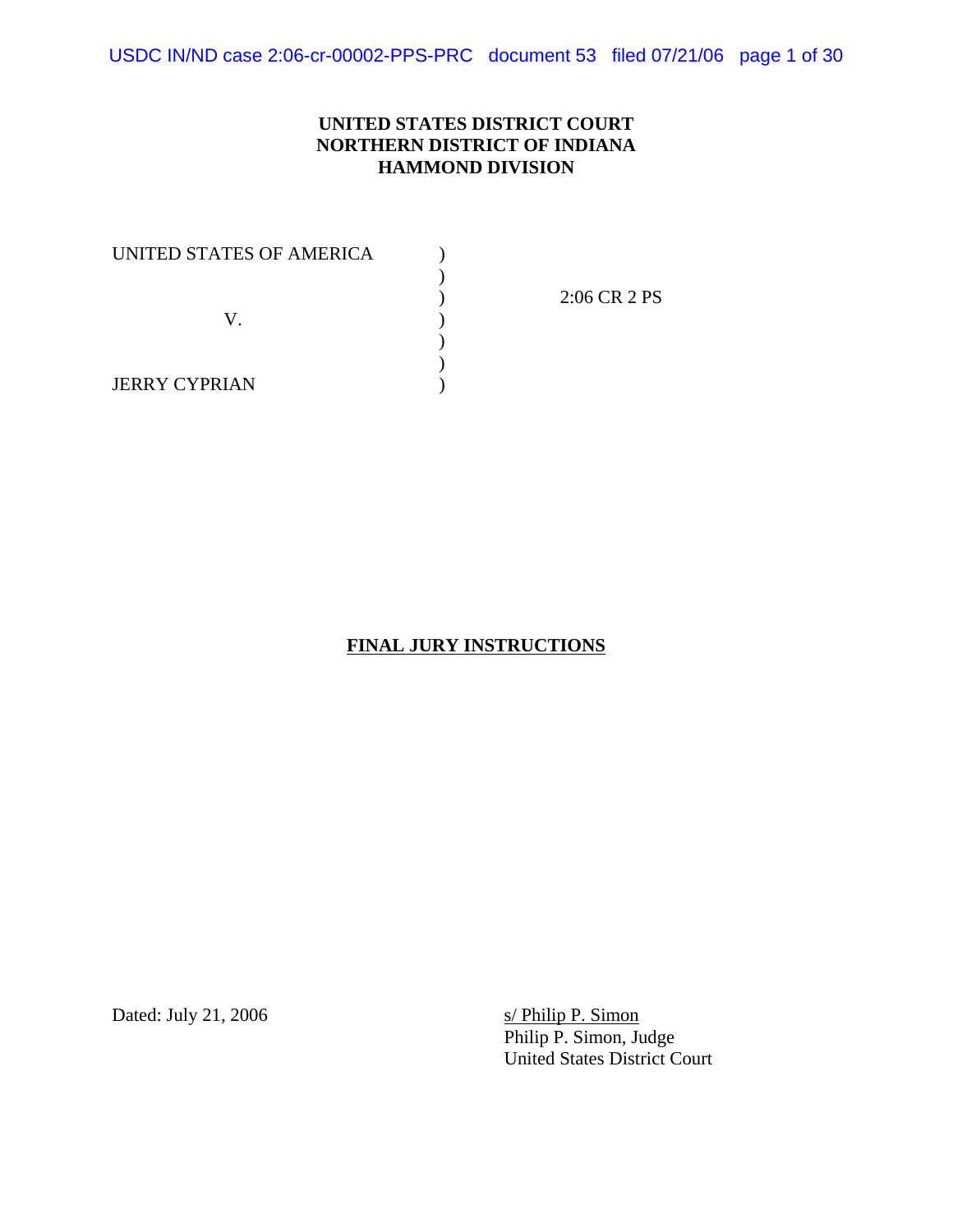Members of the jury, you have seen and heard all the evidence and the arguments of the attorneys. Now I will instruct you on the law.

You have two duties as a jury. Your first duty is to decide the facts from the evidence in the case. This is your job, and yours alone.

Your second duty is to apply the law that I give you to the facts. You must follow these instructions, even if you disagree with them. Each of the instructions is important, and you must follow all of them.

Perform these duties fairly and impartially. Do not allow sympathy, prejudice, fear, or public opinion to influence you. You should not be influenced by any person's race, color, religion, national ancestry, or sex.

Nothing I say now, and nothing I said or did during the trial, is meant to indicate any opinion on my part about what the facts are or about what your verdict should be.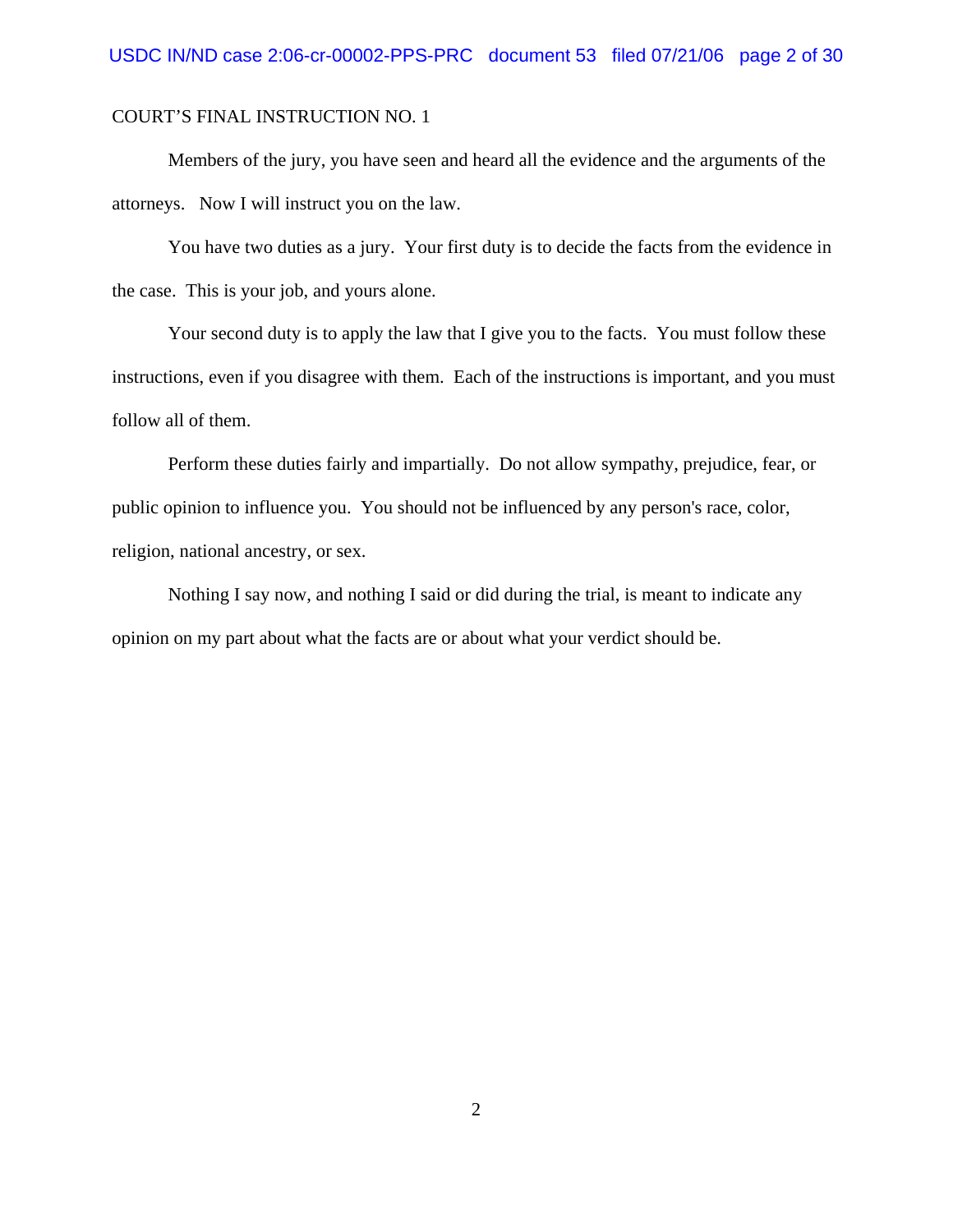The evidence consists of the testimony of the witnesses, the exhibits admitted in evidence, and stipulations. A stipulation is an agreement between both sides that certain facts are true or that a person would have given certain testimony.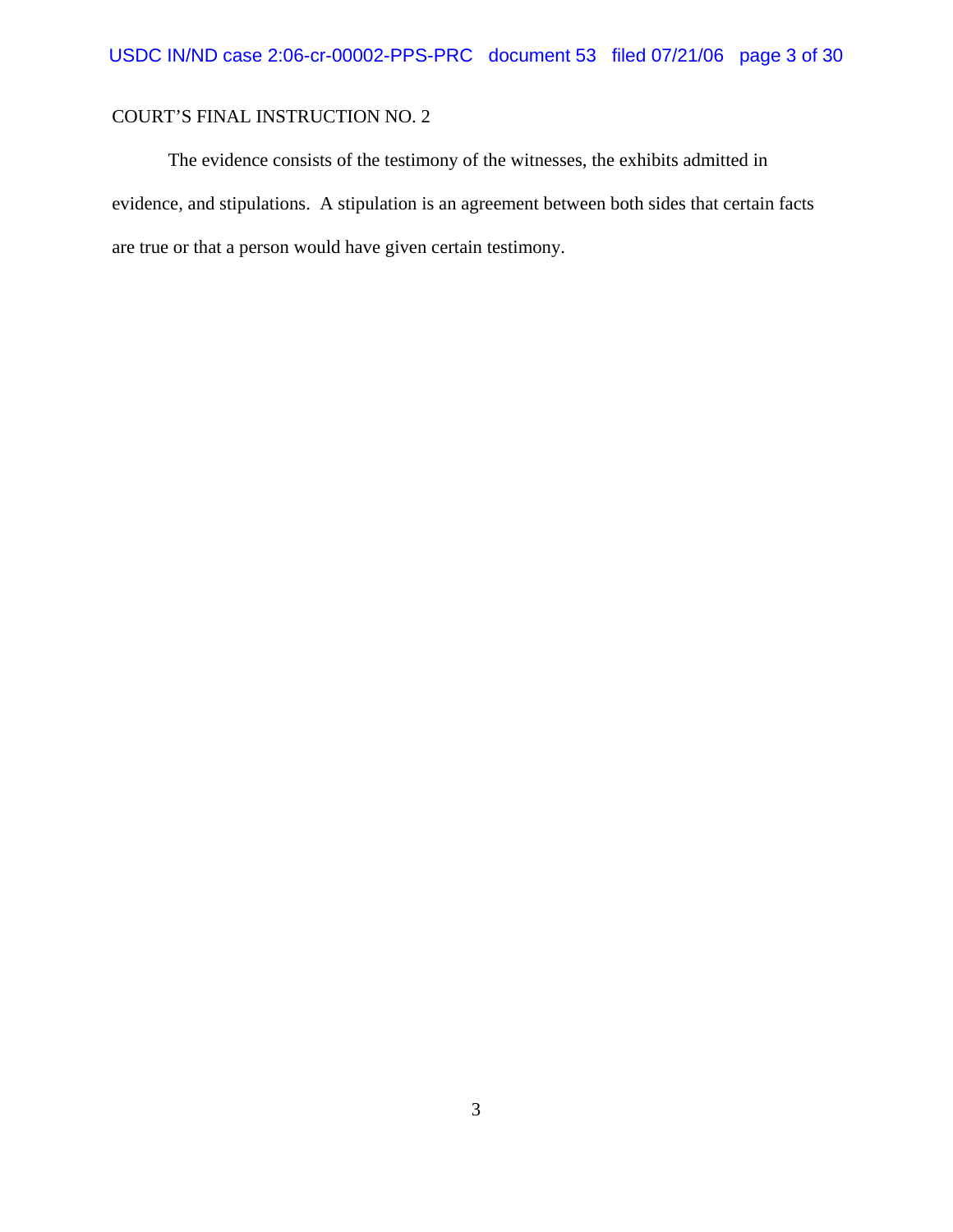You are to decide whether the testimony of each of the witnesses is truthful and accurate, in part, in whole, or not at all, as well as what weight, if any, you give to the testimony of each witness. In evaluating the testimony of any witness, you may consider, among other things:

- the witness's age;

- the witness's intelligence;

- the ability and opportunity the witness had to see, hear, or know the things that the

witness testified about;

- the witness's memory;
- any interest, bias, or prejudice the witness may have;
- the manner of the witness while testifying; and
- the reasonableness of the witness's testimony in light of all the evidence in the case.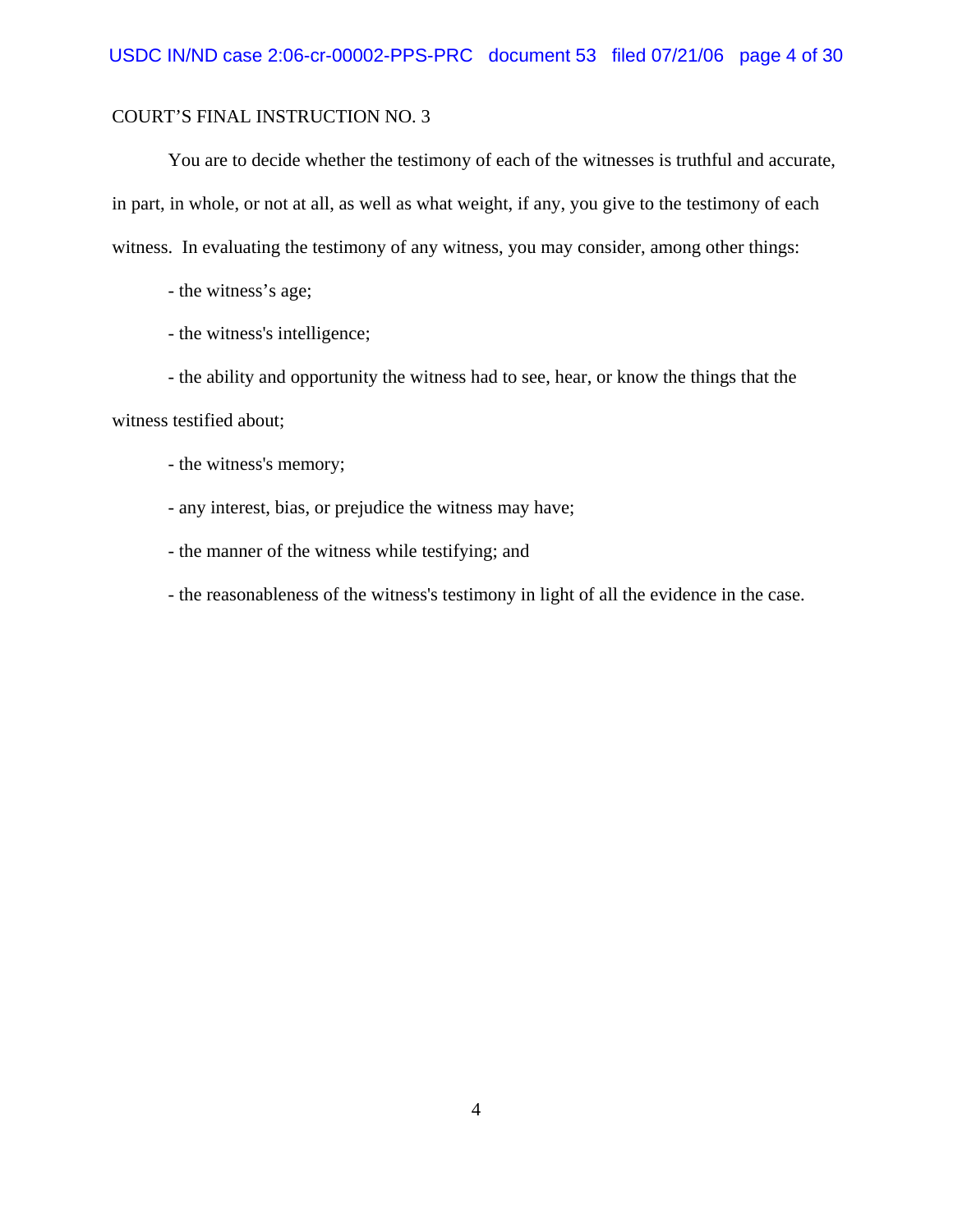You should use common sense in weighing the evidence and consider the evidence in light of your own observations in life. In our lives, we often look at one fact and conclude from it that another fact exists. In law we call this "inference." A jury is allowed to make reasonable inferences. Any inferences you make must be reasonable and must be based on the evidence in the case.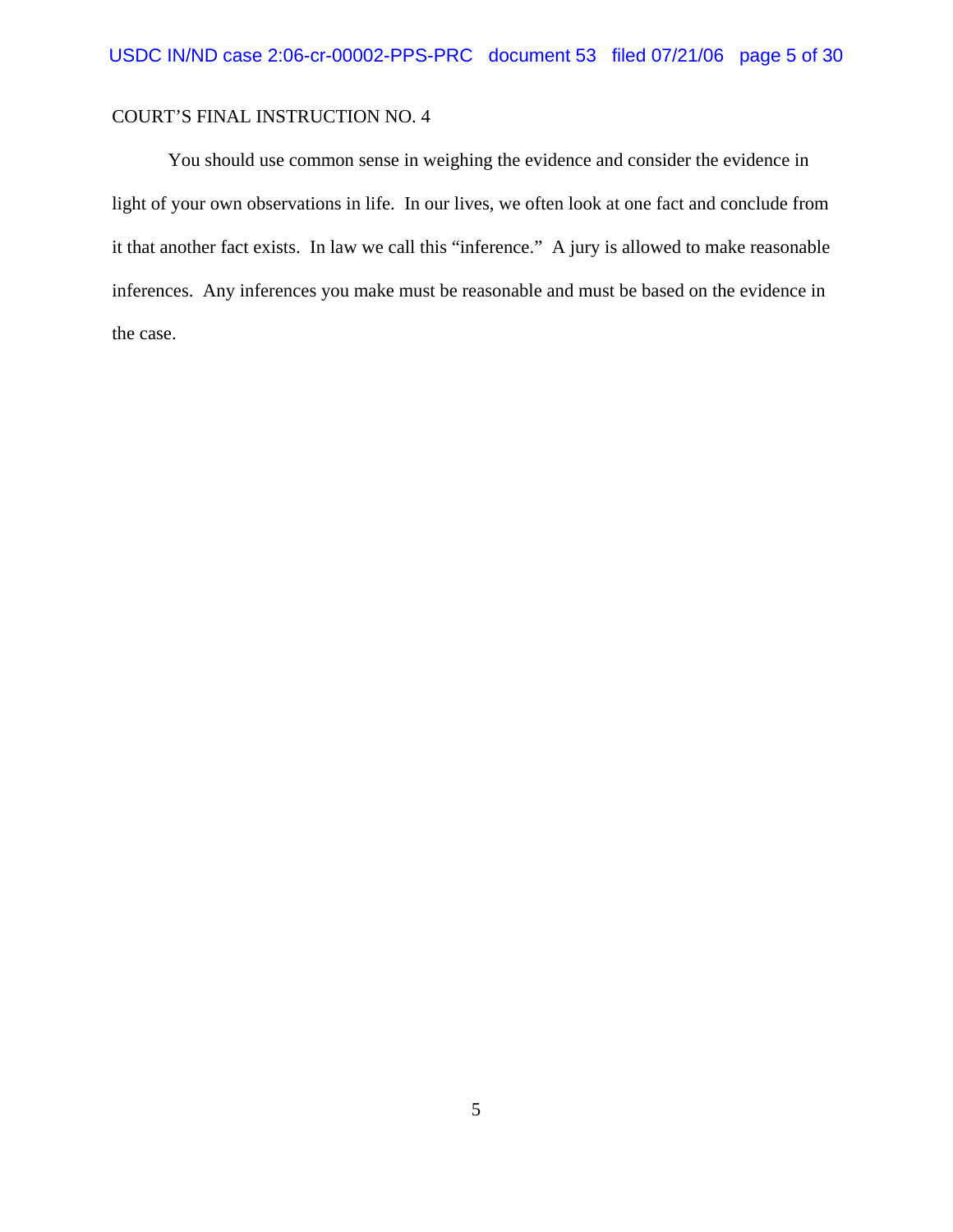Some of you have heard the phrases "circumstantial evidence" and "direct evidence." Direct evidence is the testimony of someone who claims to have personal knowledge of the commission of the crime which has been charged, such as an eyewitness. Circumstantial evidence is the proof of a series of facts which tend to show whether the defendant is guilty or not guilty. The law makes no distinction between the weight to be given either direct or circumstantial evidence. You should decide how much weight to give to any evidence. All the evidence in the case, including the circumstantial evidence, should be considered by you in reaching your verdict.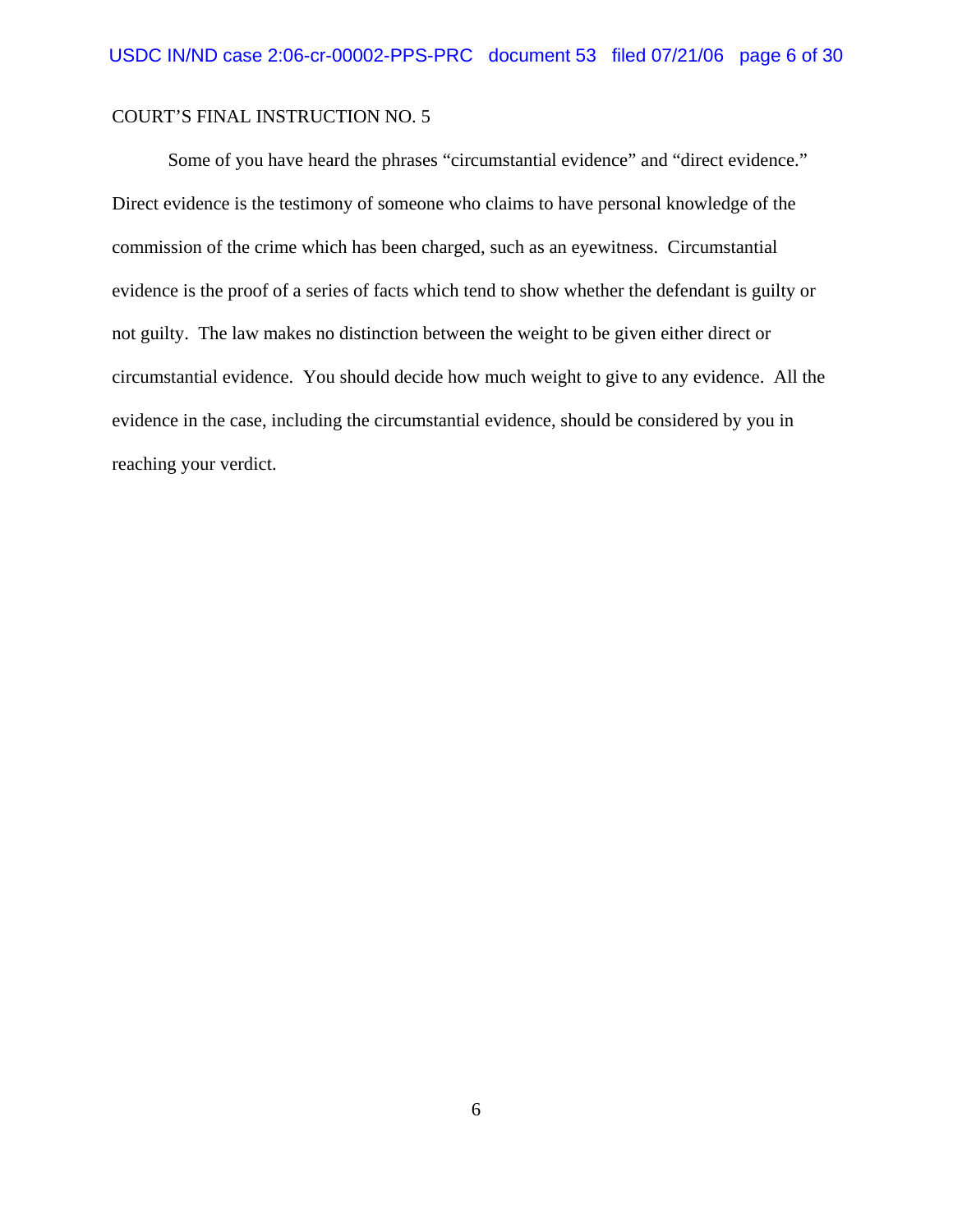Certain things are not evidence. I will list them for you:

First, testimony that I struck from the record, or that I told you to disregard, is not evidence and must not be considered.

Second, anything that you may have seen or heard outside the courtroom is not evidence and must be entirely disregarded. This includes any press, radio, or television reports you may have seen or heard. Such reports are not evidence and your verdict must not be influenced in any way by such publicity.

Third, questions and objections by the lawyers are not evidence. Attorneys have a duty to object when they believe a question is improper. You should not be influenced by any objection or by my ruling on it.

Fourth, the lawyers' statements to you are not evidence. The purpose of these statements is to discuss the issues and the evidence. If the evidence as you remember it differs from what the lawyers said, your memory is what counts.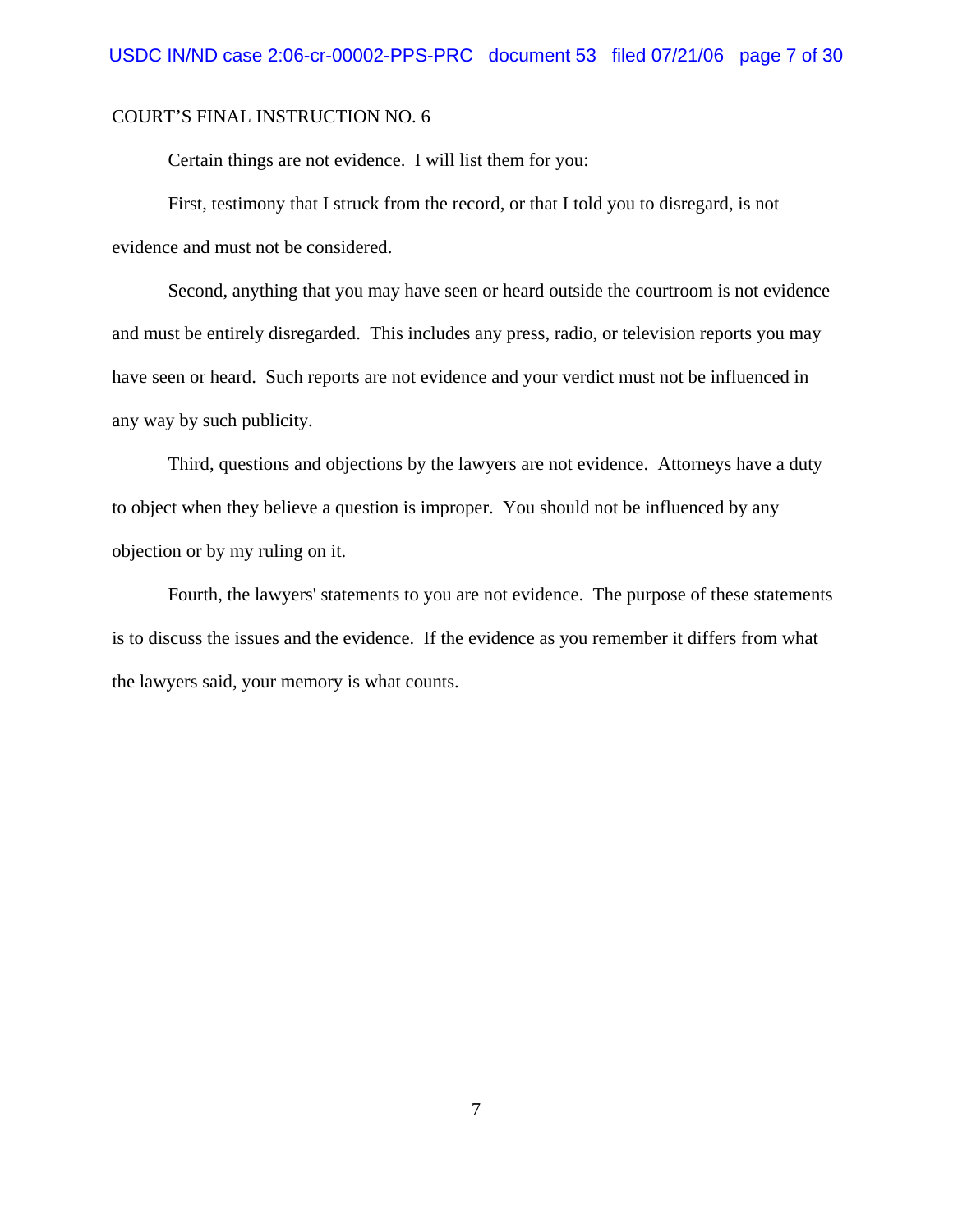It is proper for an attorney to interview any witness in preparation for trial.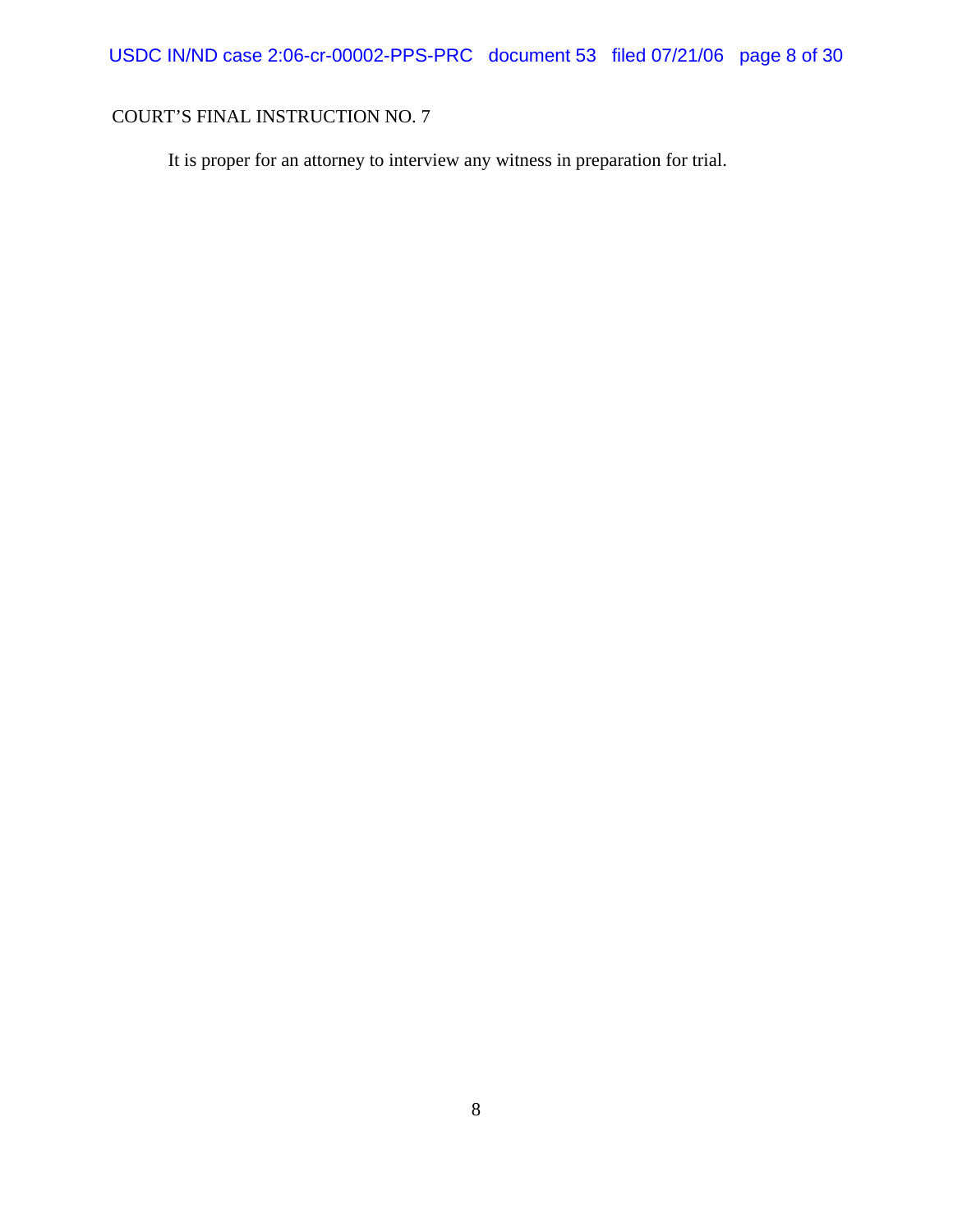You may find the testimony of one witness or a few witnesses more persuasive than the testimony of a larger number. You need not accept the testimony of the larger number of witnesses.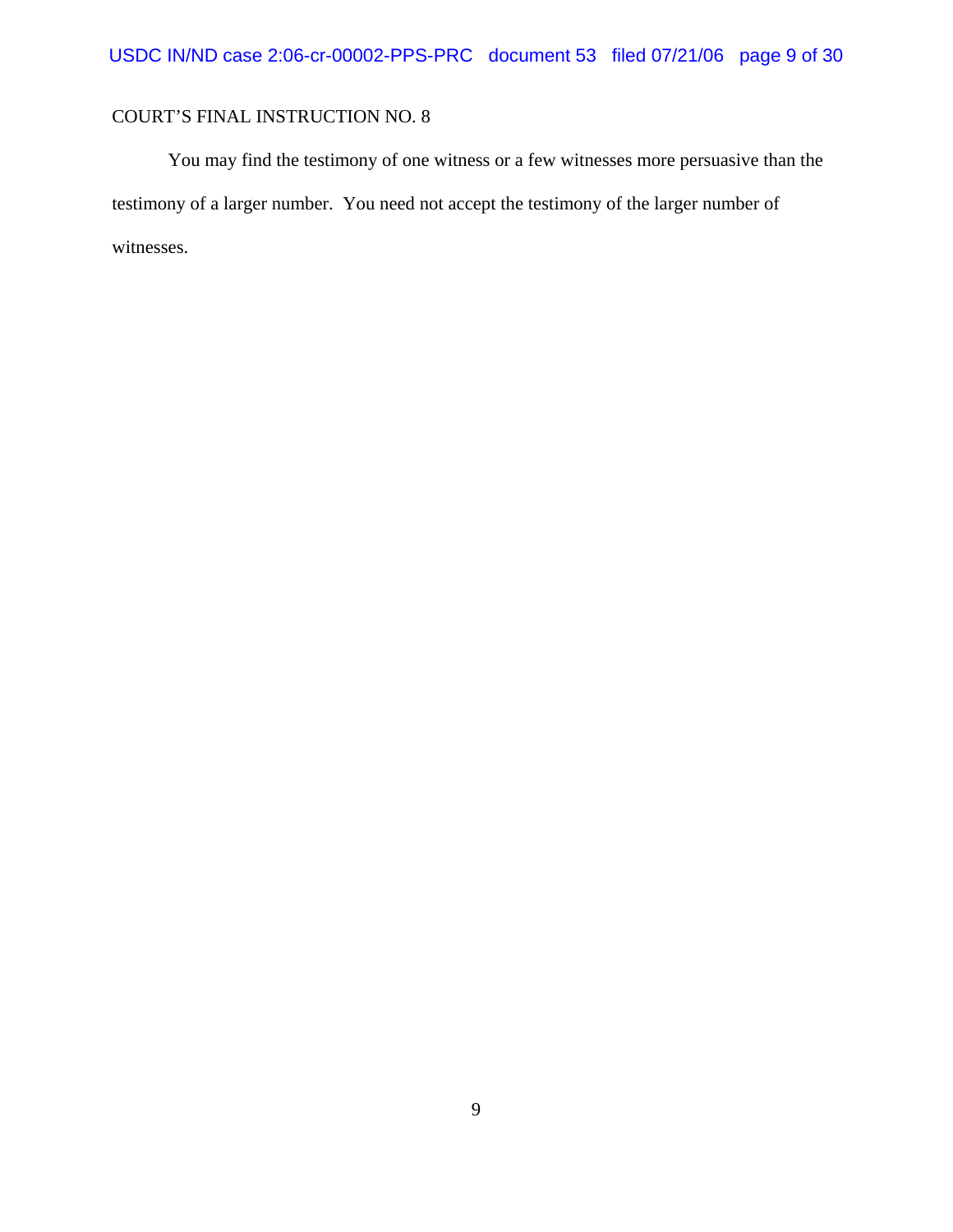The superseding indictment in this case is the formal method of accusing the defendant of an offense and placing the defendant on trial. It is not evidence against the defendant and does not create any inference of guilt.

The defendant is charged in Count 1 of the superseding indictment with the offense of possessing a firearm after having been convicted of a crime punishable by a term of imprisonment exceeding one year. The defendant is charged in Count 2 with the offense of possessing ammunition after having been convicted of crime punishable by a term of imprisonment exceeding one year. The defendant is charged in Count 3 with the offense of possessing with intent to distribute a mixture or substance containing marijuana. The defendant has pleaded not guilty to these charges.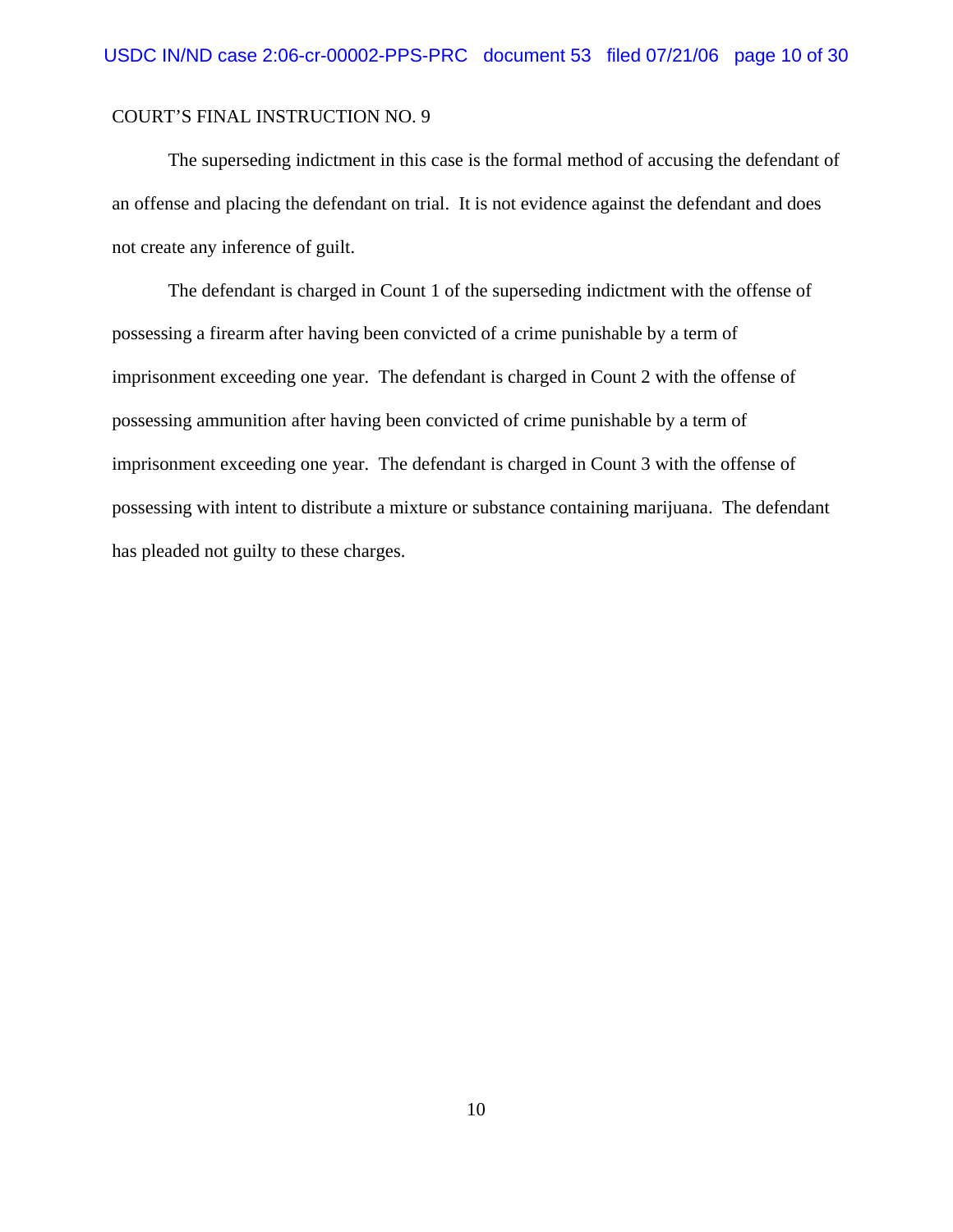The defendant is presumed to be innocent of each of the charges. This presumption continues during every stage of the trial and your deliberations on the verdict. It is not overcome unless from all the evidence in the case you are convinced beyond a reasonable doubt that the defendant is guilty as charged. The government has the burden of proving the guilt of the defendant beyond a reasonable doubt. This burden of proof stays with the government throughout the case. The defendant is never required to prove his innocence or to produce any evidence at all.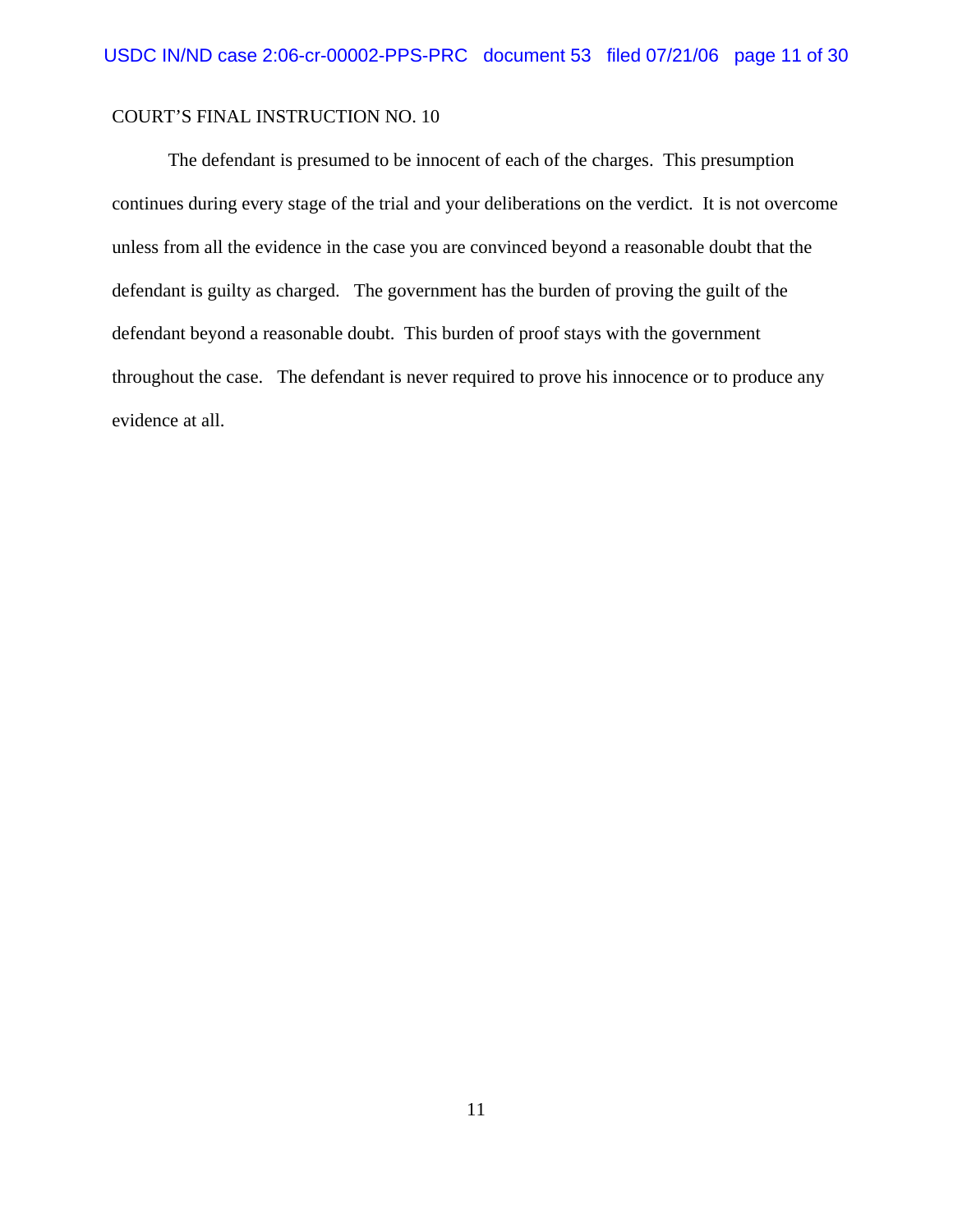The defendant has an absolute right not to testify. The fact that the defendant did not testify should not be considered by you in any way in arriving at your verdict.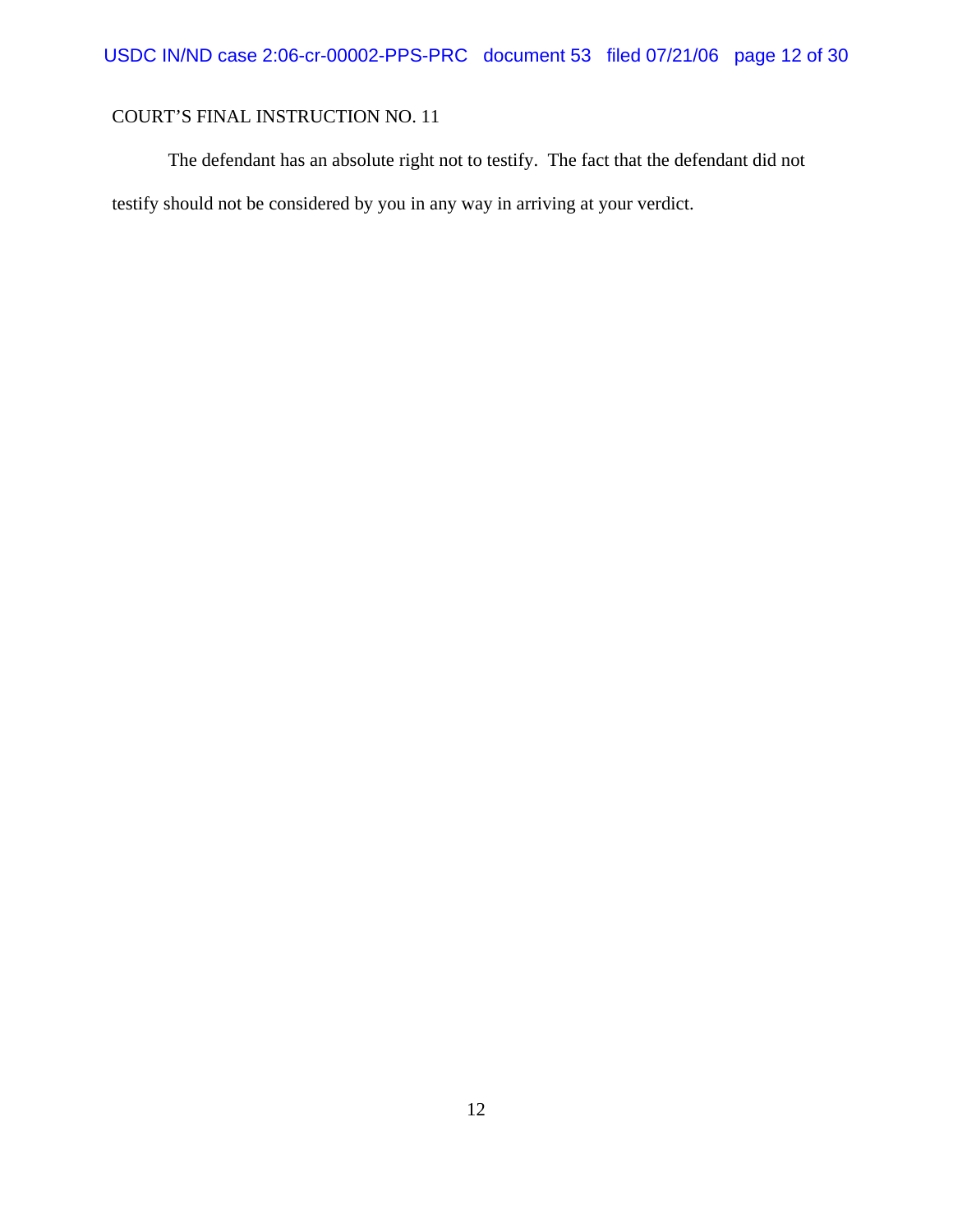You have received evidence of statements said to be made by the defendant to a number of witnesses in this case. You must decide whether the defendant did in fact make the statements. If you find that the defendant did make the statements, then you must decide what weight, if any, you feel the statements deserve. In making this decision, you should consider all matters in evidence having to do with the statements, including those concerning the defendant himself and the circumstances under which the statements were made.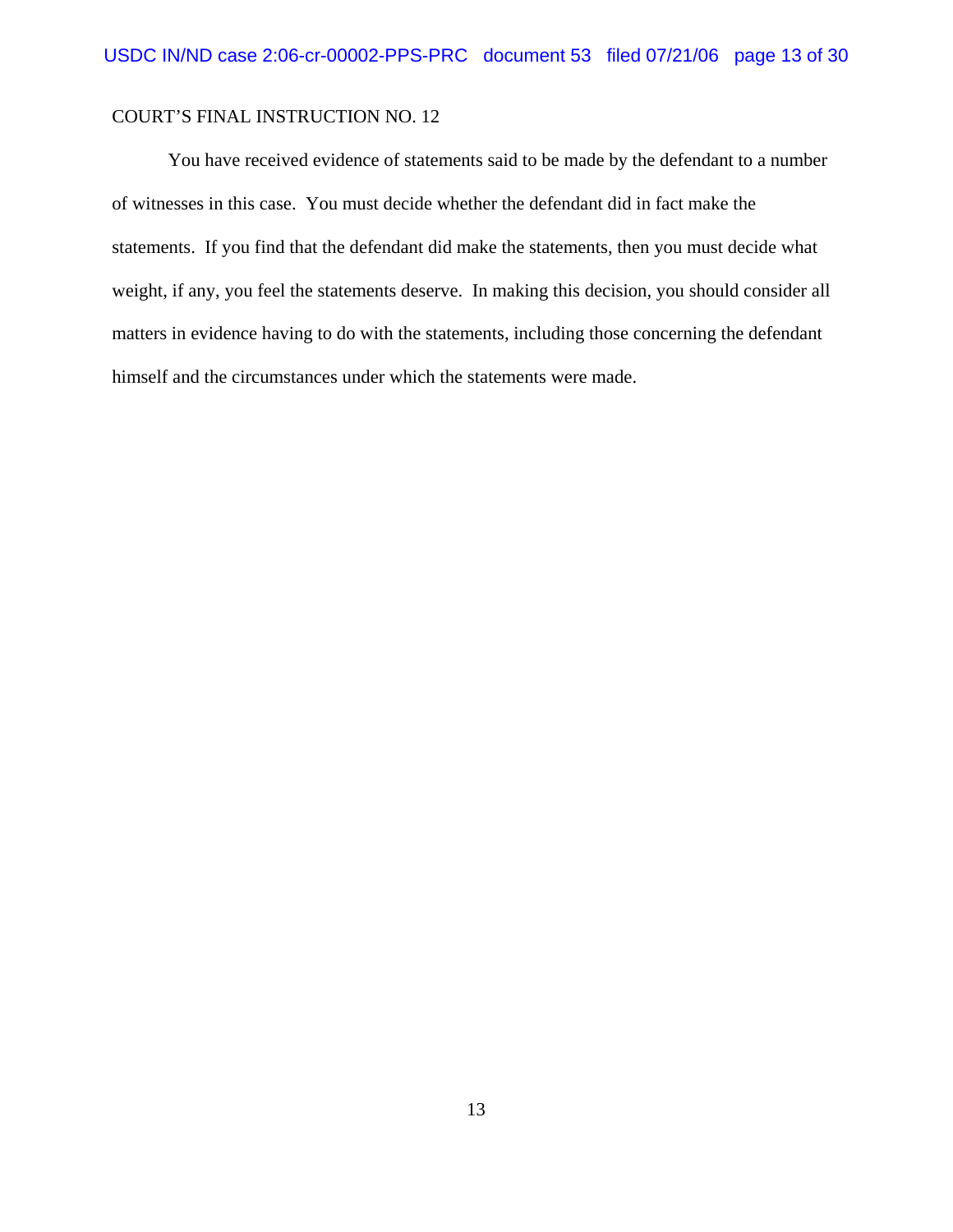You have heard evidence that the government and the defendant have stipulated that on June 14, 2004, the defendant had been convicted of a crime punishable by a term of imprisonment of more than one year. You may therefore accept this fact as true.

You may not consider this evidence for any other purpose.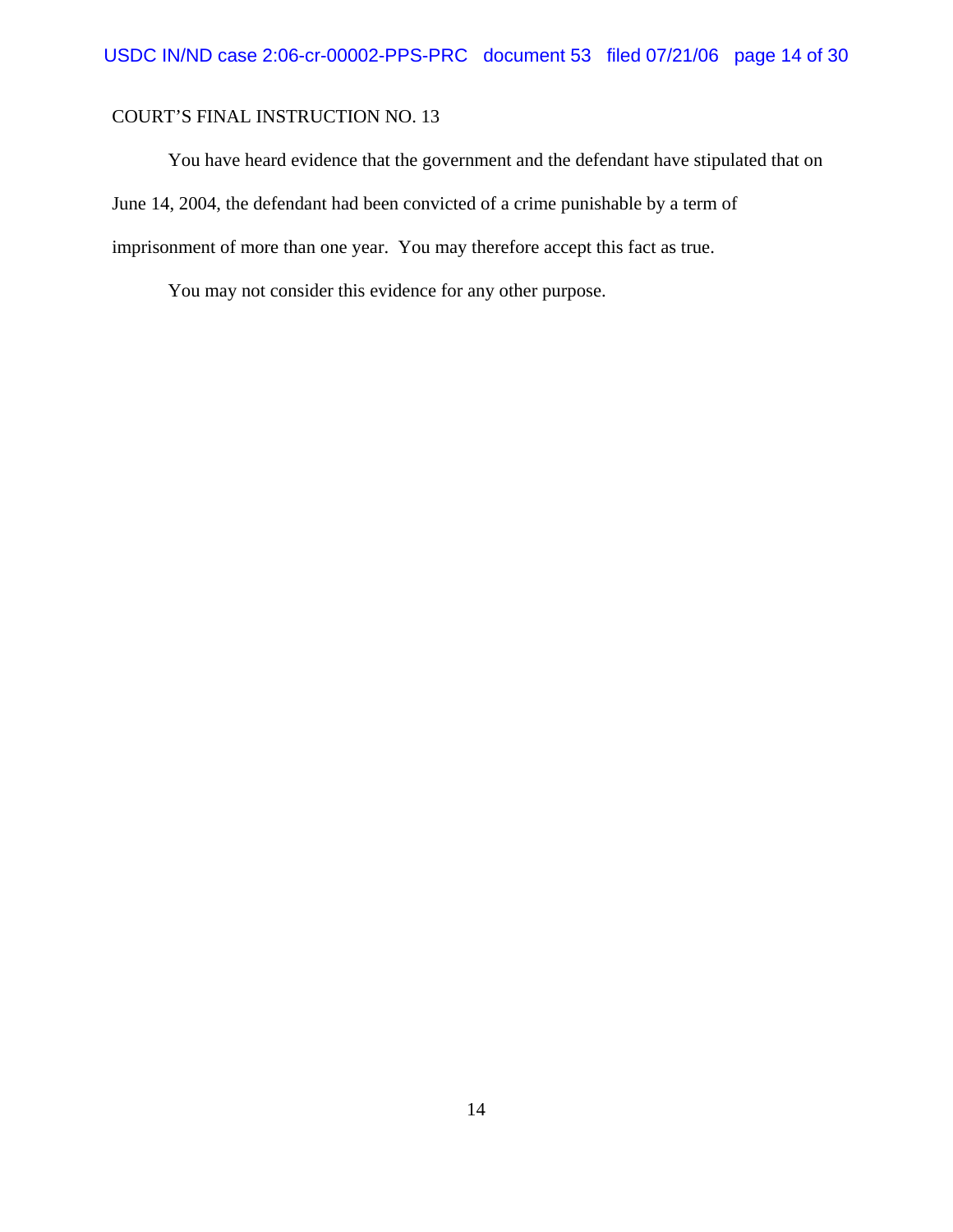You have heard a witness give opinions about matters requiring special knowledge or skill. You should judge this testimony in the same way that you judge the testimony of any other witness. The fact that such a person has given an opinion does not mean that you are required to accept it. Give the testimony whatever weight you think it deserves, considering the reasons given for the opinion, the witness' qualifications, and all of the other evidence in the case.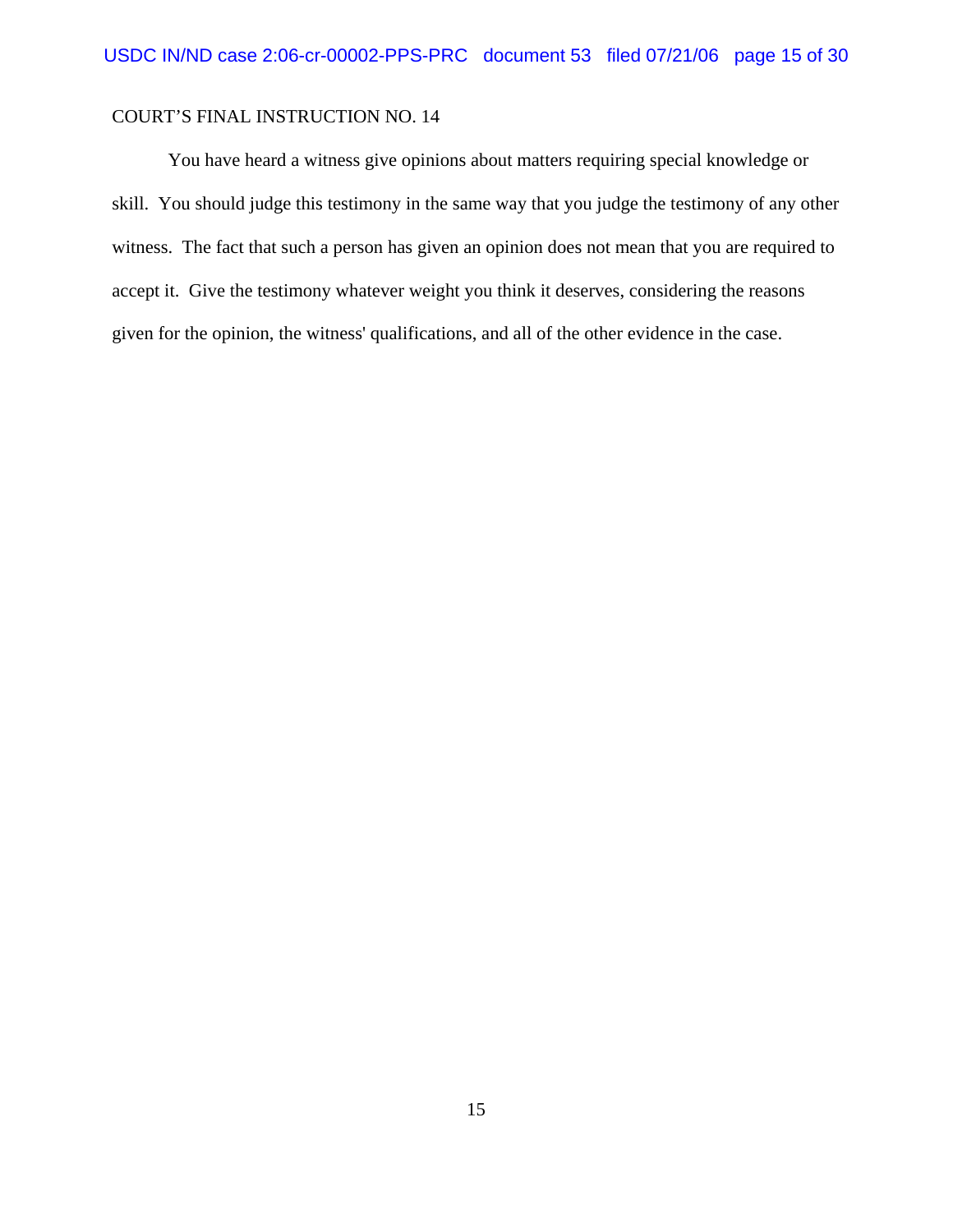Count 1 of the superseding indictment charges the defendant with possessing a firearm

after having been convicted of a crime punishable by a term of imprisonment of more than one

year.

The offense of possessing a firearm after having been convicted of a crime that was

punishable by a term of imprisonment of more than one year is defined by Title 18, Section

 $922(g)(1)$  of the United States Code, which provides in relevant part:

It shall be unlawful for any person, . . . who had been convicted in any court of a crime punishable by imprisonment for a term exceeding one year,  $\ldots$  [to] possess in or affecting commerce, any firearm[.]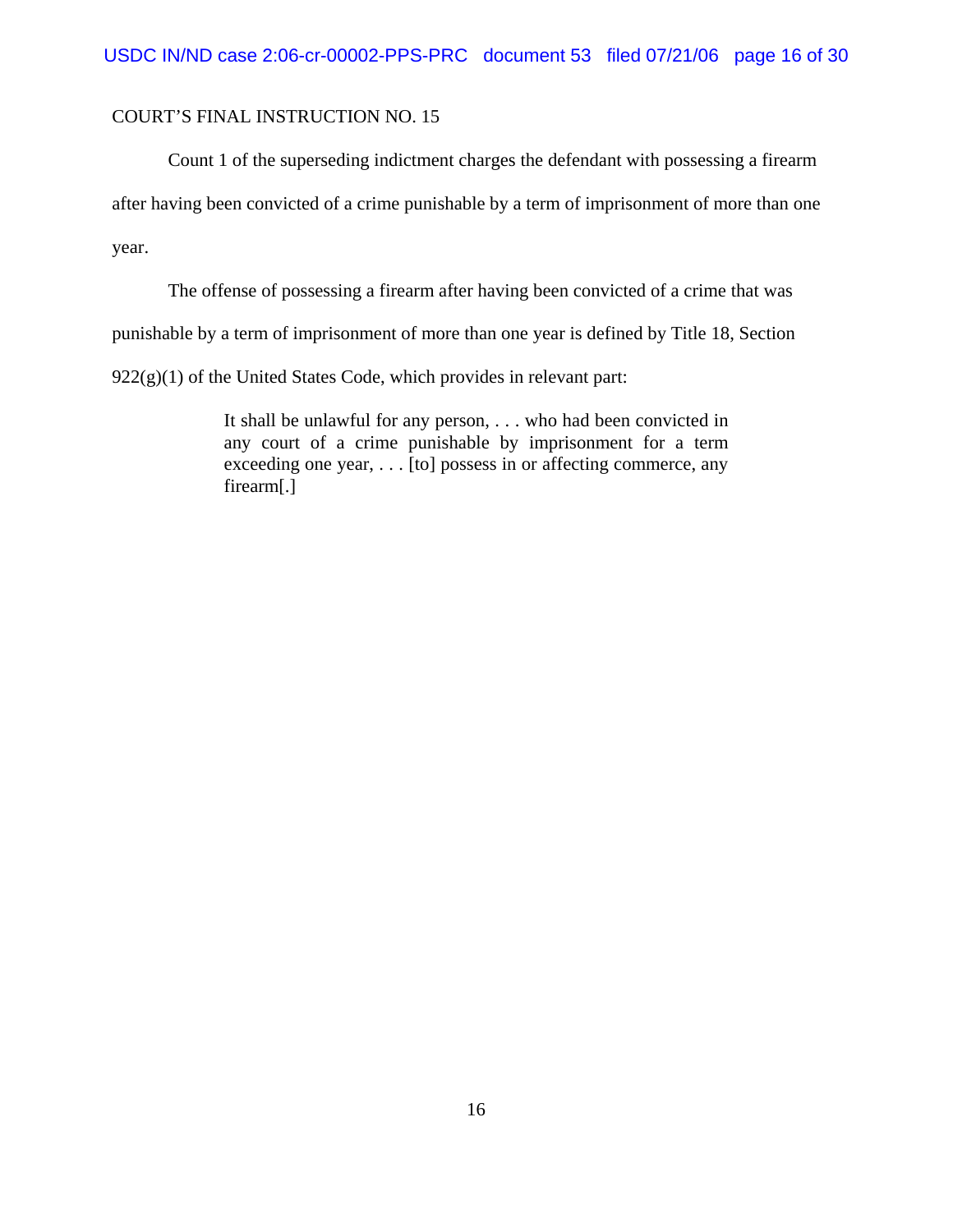To sustain the charge of possessing a firearm after having been convicted of a crime punishable by a term of imprisonment of more than one year, the government must prove the following propositions:

First, that prior to on or about October 28, 2005, the defendant had been convicted of a crime that was punishable by a term of imprisonment of more than one year;

Second, that on or about October 28, 2005, the defendant knowingly possessed a firearm; and

Third, that the firearm possessed by the defendant had traveled in interstate commerce prior to the defendant's possession of it on or about that date.

If you find from your consideration of all the evidence that each of these propositions has been proved beyond a reasonable doubt, then you should find the defendant guilty.

If, on the other hand, you find from your consideration of all the evidence that any one of these propositions has not been proved beyond a reasonable doubt, then you should find the defendant not guilty.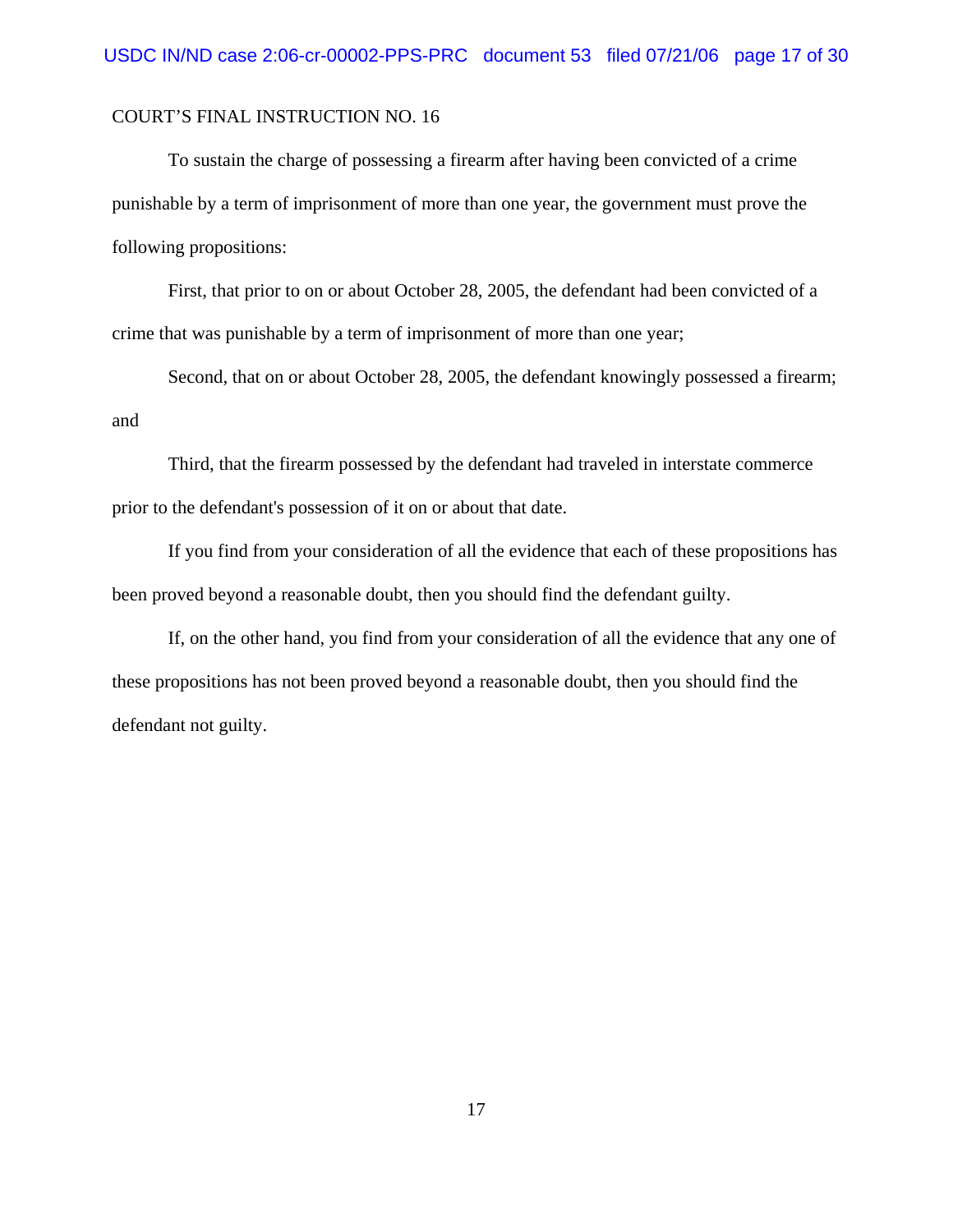You are instructed that a "firearm" is defined as any weapon which will or is designed to or may readily be converted to expel a projectile by the action of an explosive.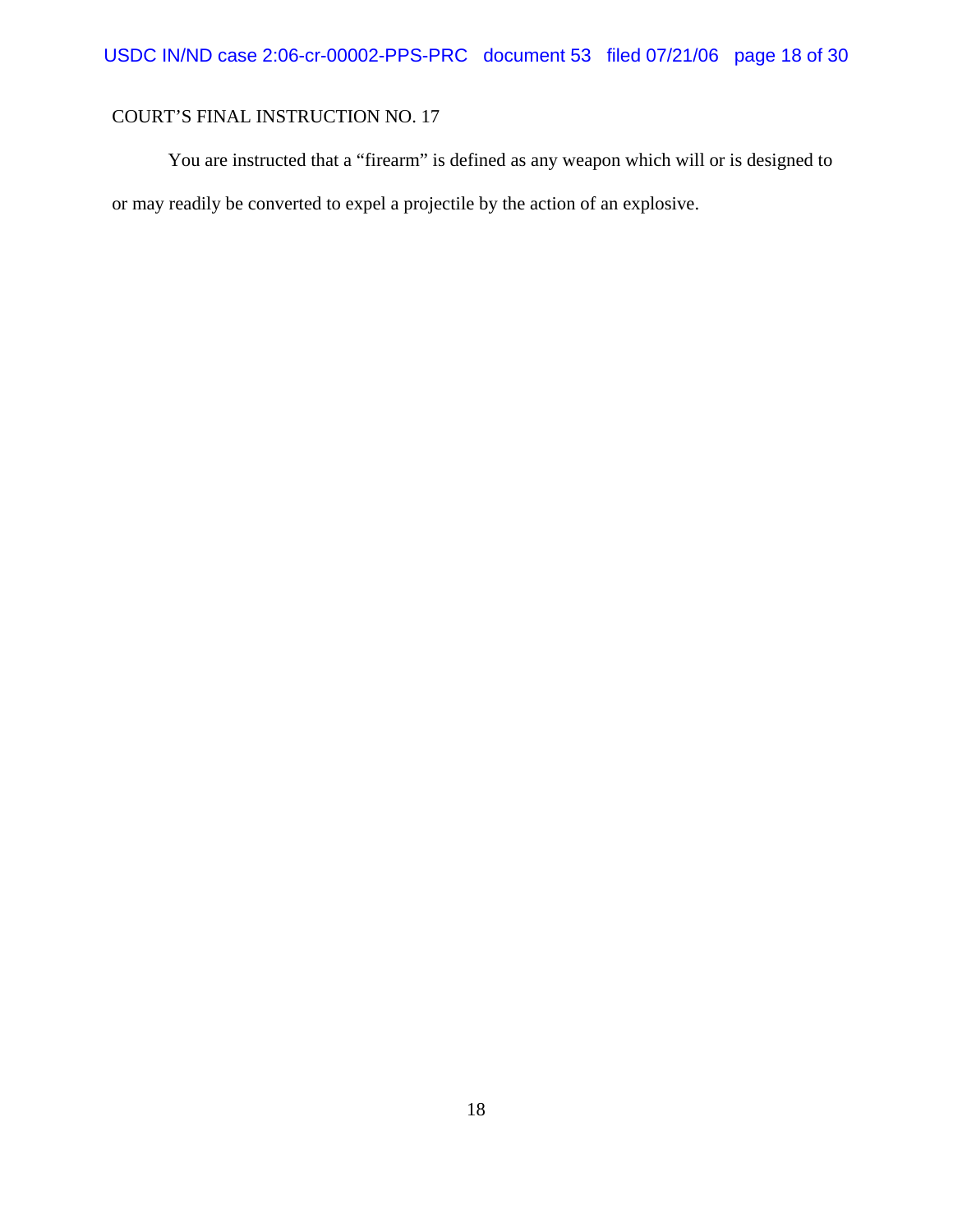Count 2 of the superseding indictment charges the defendant with possessing ammunition

after having been convicted of a crime punishable by a term of imprisonment of more than one

year.

The offense of possessing ammunition after having been convicted of a crime that was

punishable by a term of imprisonment of more than one year is defined by Title 18, Section

 $922(g)(1)$  of the United States Code, which provides in relevant part:

It shall be unlawful for any person, . . . who had been convicted in any court of a crime punishable by imprisonment for a term exceeding one year, . . . [to] possess in or affecting commerce, ammunition[.]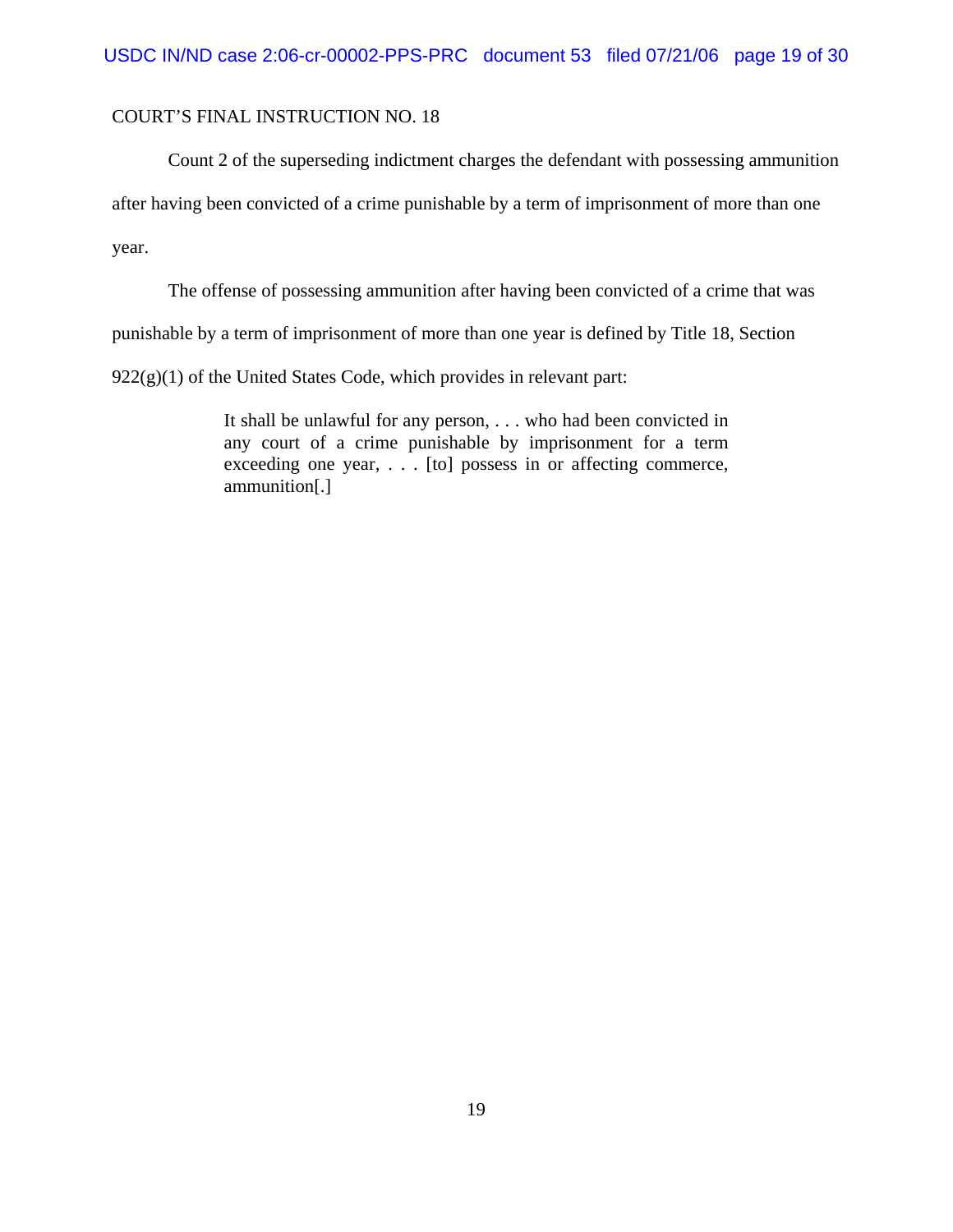To sustain the charge of possessing ammunition after having been convicted of a crime punishable by a term of imprisonment of more than one year, the government must prove the following propositions:

First, that prior to on or about October 28, 2005 the defendant had been convicted of a crime that was punishable by a term of imprisonment of more than one year;

Second, that on or about October 28, 2005, the defendant knowingly possessed ammunition; and

Third, that the ammunition possessed by the defendant had traveled in interstate commerce prior to the defendant's possession of it on or about that date.

If you find from your consideration of all the evidence that each of these propositions has been proved beyond a reasonable doubt, then you should find the defendant guilty.

If, on the other hand, you find from your consideration of all the evidence that any one of these propositions has not been proved beyond a reasonable doubt, then you should find the defendant not guilty.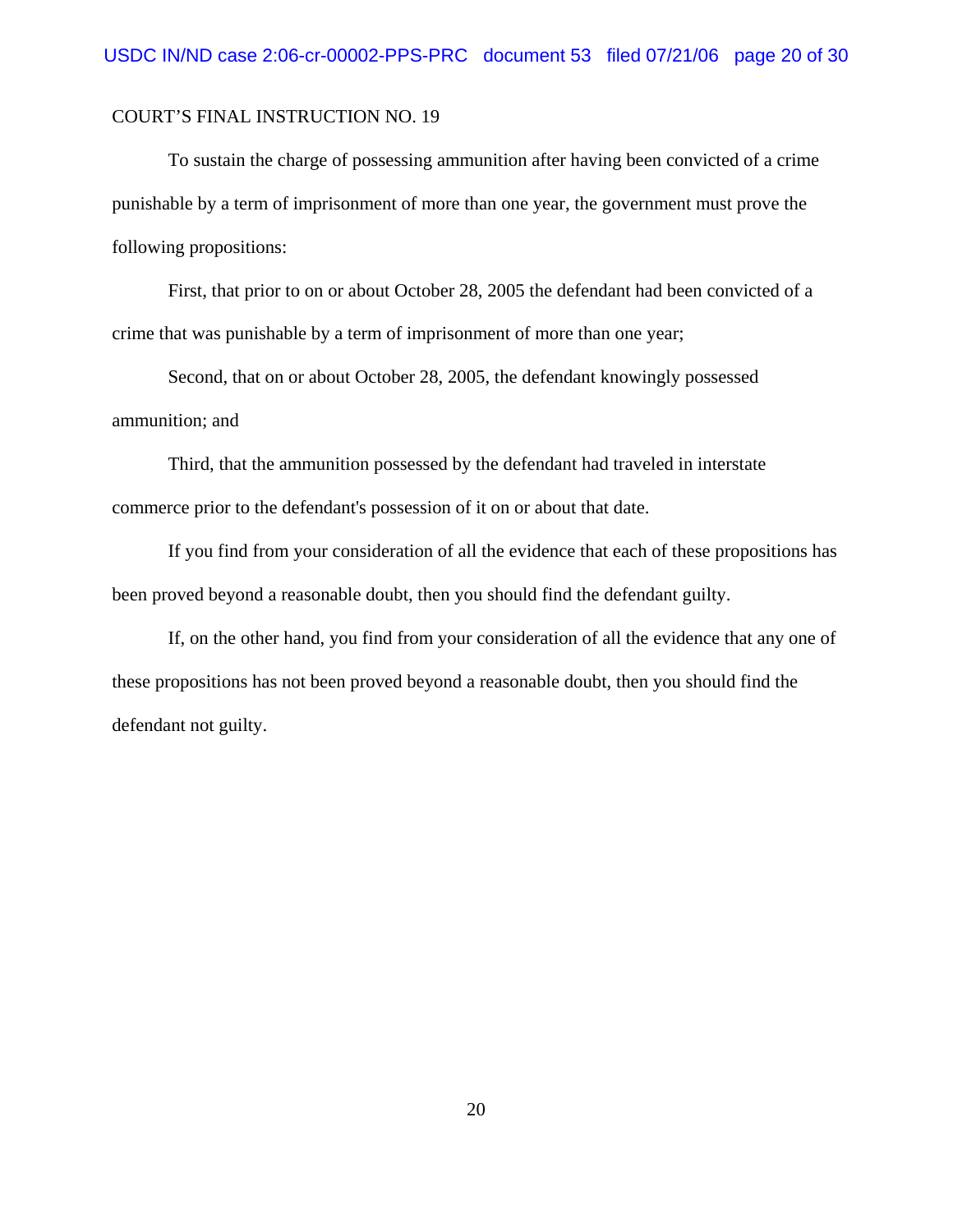Possession of an object is the ability to control it. Possession may exist even when a person is not in physical contact with the object, but knowingly has the power and intention to exercise direction or control over it, either directly or through others.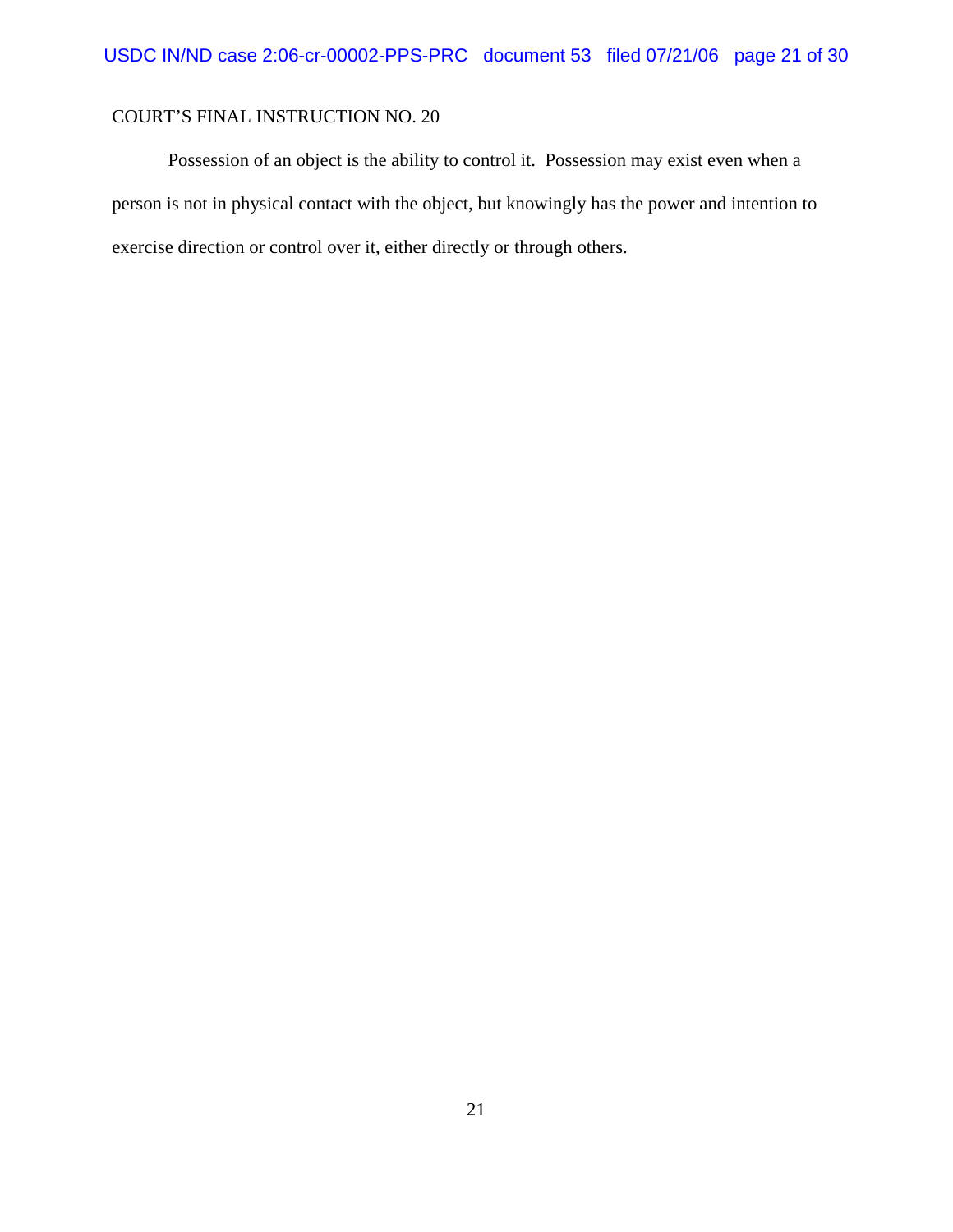When the word "knowingly" is used in these instructions, it means that the defendant realized what he was doing and was aware of the nature of his conduct, and did not act through ignorance, mistake or accident. However, the government does not have to prove that the defendant realized that his conduct was in violation of the law.

Knowledge may be proved by the defendant's conduct, and by all the facts and circumstances surrounding the case.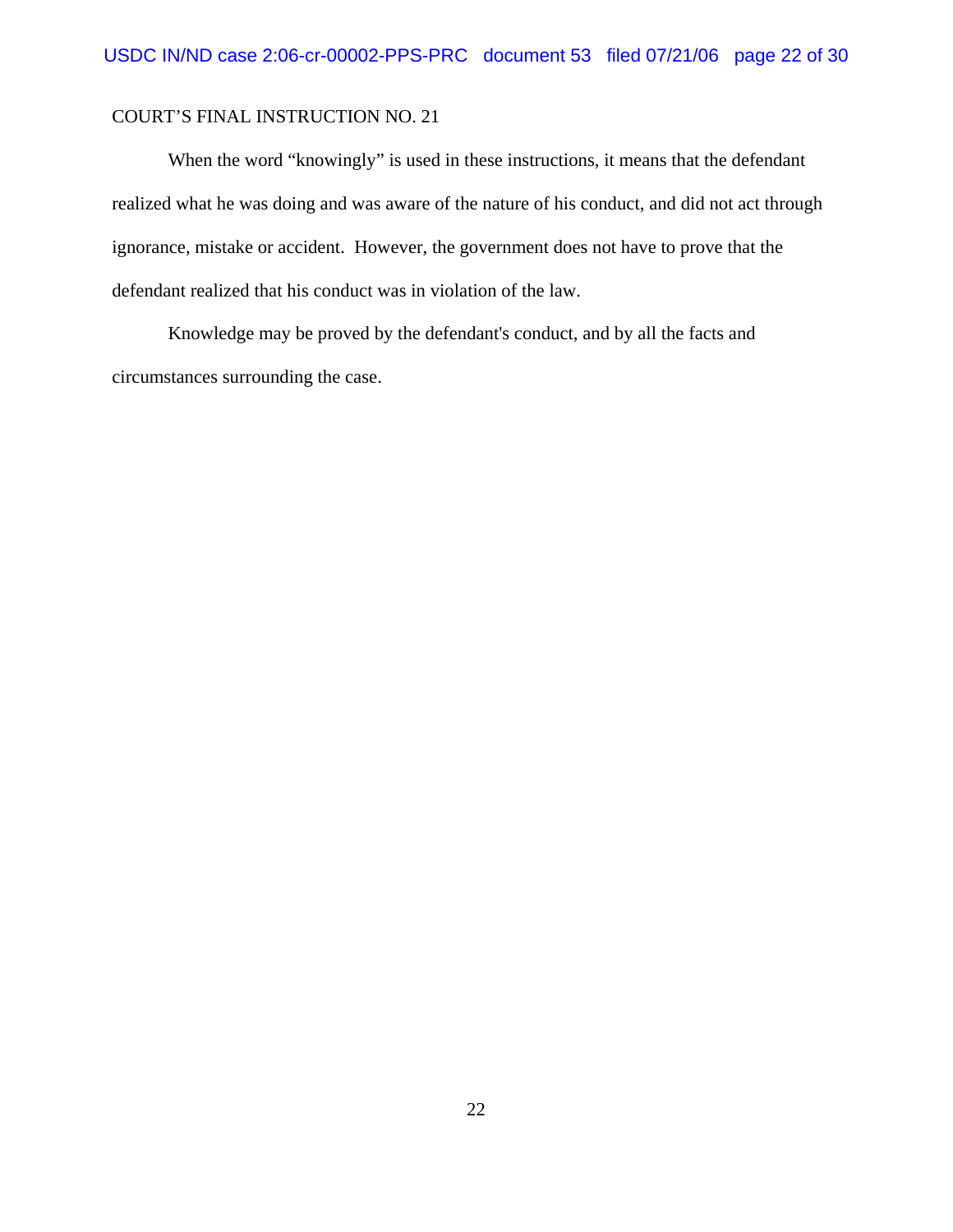A firearm or ammunition has traveled in interstate commerce if it has traveled between one state and any other state, or across a state boundary line. The government need not prove how the firearm or ammunition traveled in interstate commerce or that the firearm's or ammunition's travel was related to the defendant's possession of it or that the defendant knew the firearm or ammunition had traveled in interstate commerce.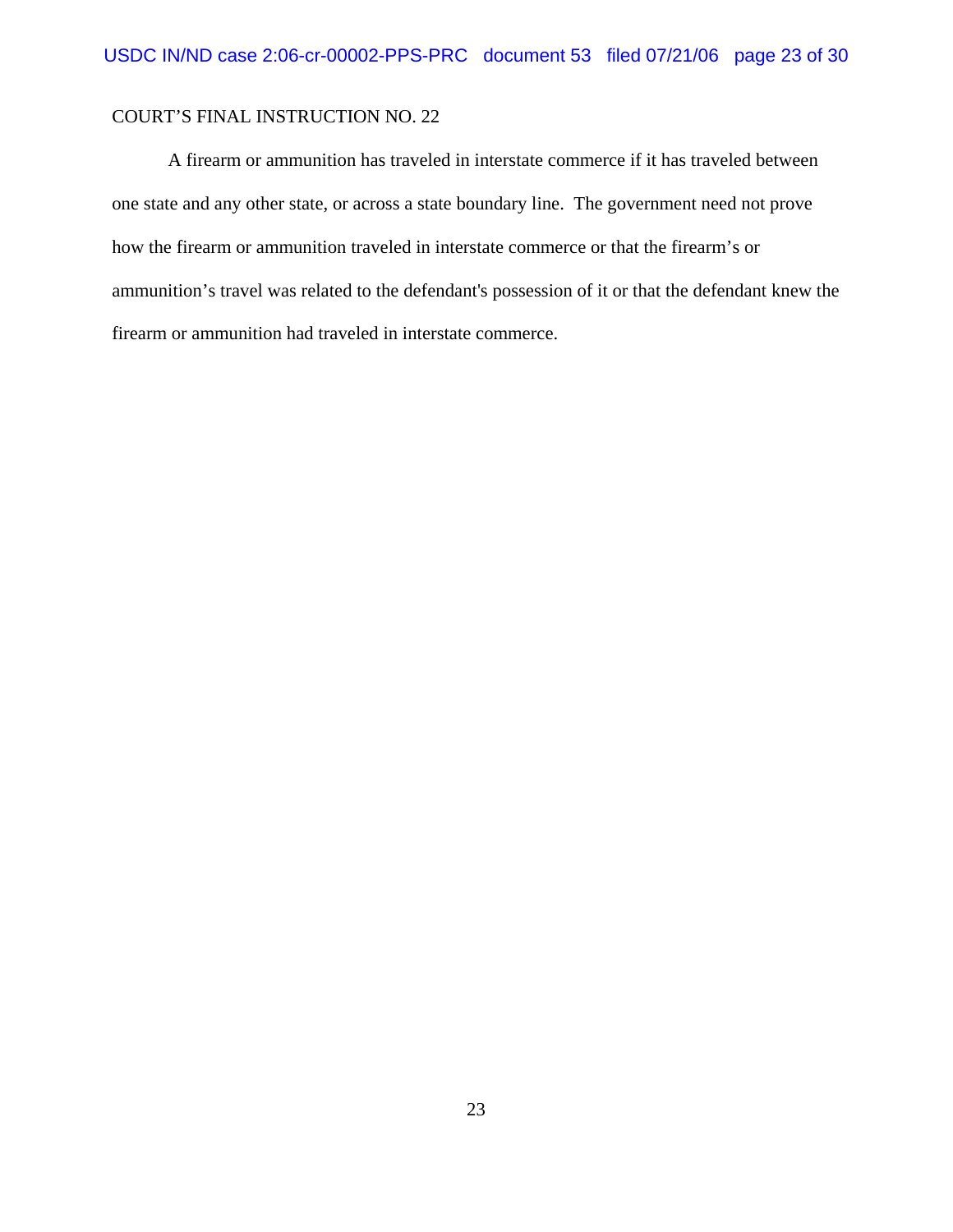Count 3 of the superseding indictment charges the defendant with possessing with intent to distribute a mixture or substance containing marijuana. To sustain this charge, the government must prove the following propositions:

First, the defendant knowingly or intentionally possessed a mixture or substance containing marijuana that was allegedly seized from his car on or about October 28, 2005; and

Second, the defendant possessed a mixture or substance containing marijuana with the intent to deliver it to another person.

It does not matter whether the defendant knew the substance was marijuana. It is sufficient that the defendant knew that it was some kind of prohibited drug.

If you find from your consideration of all the evidence that each of these propositions has been proved beyond a reasonable doubt, then you should find the defendant guilty.

If, on the other hand, you find from your consideration of all the evidence that any one of these propositions has not been proved beyond a reasonable doubt, then you should find the defendant not guilty.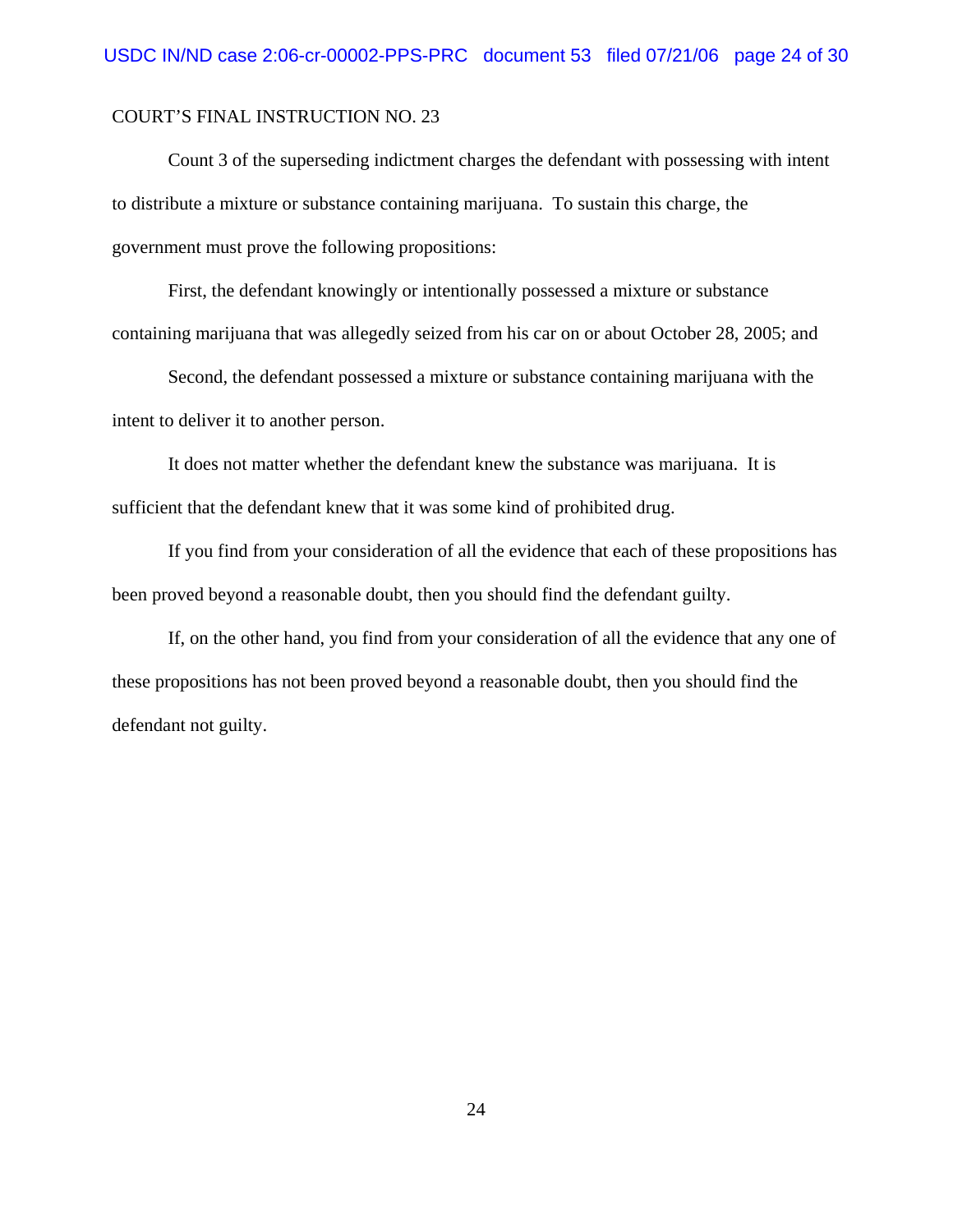You are instructed that marijuana is a controlled substance.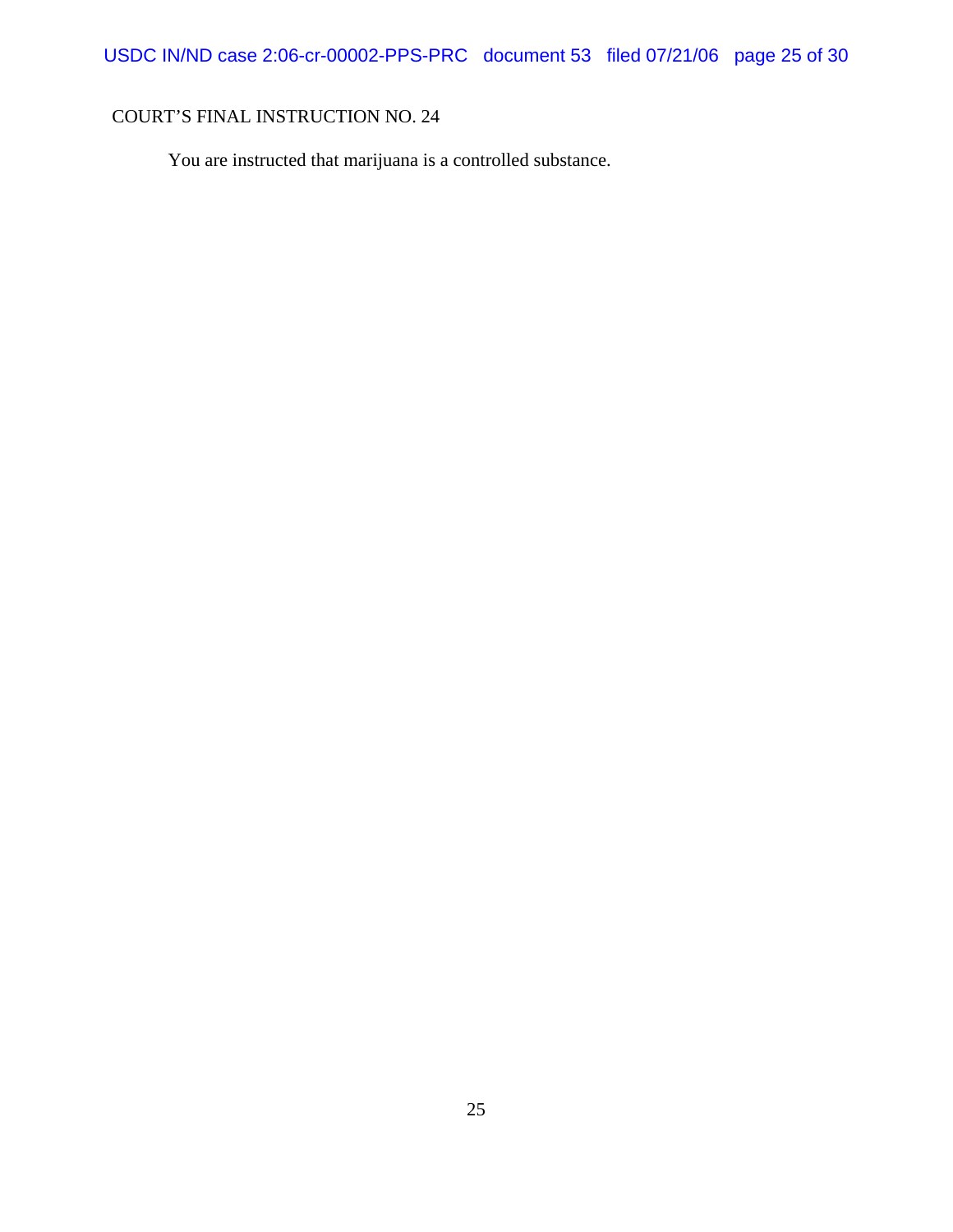The indictment charges that the offense was committed "on or about" October 28, 2005. The government must prove that the alleged offense happened reasonably close to that date but is not required to prove that the alleged offense happened on that exact date.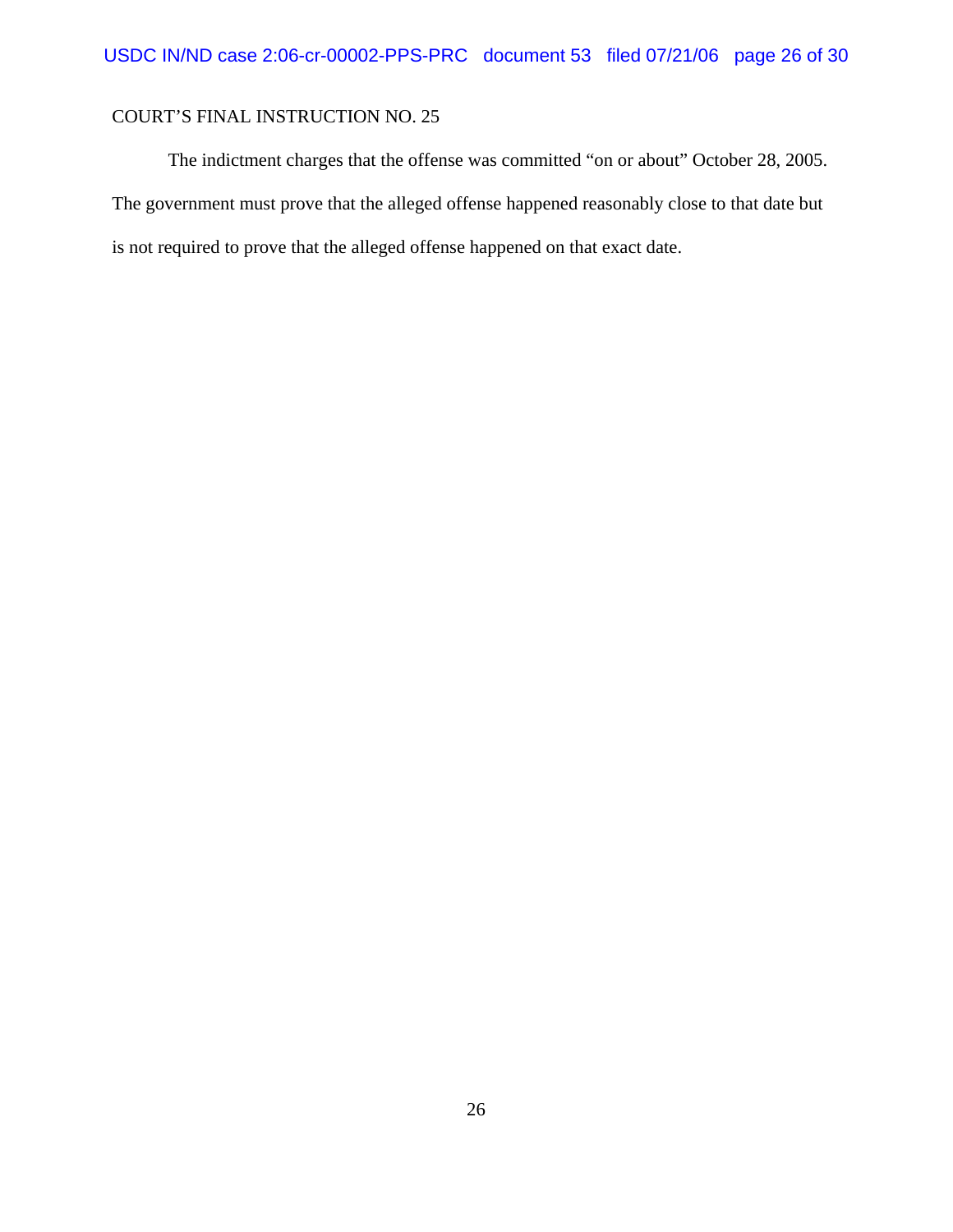Each count of the superseding indictment charges the defendant with having committed a separate offense.

Each count and the evidence relating to it should be considered separately, and a separate verdict should be returned as to each count. Your verdict of guilty or not guilty of an offense charged in one count should not control your decision as to any other count.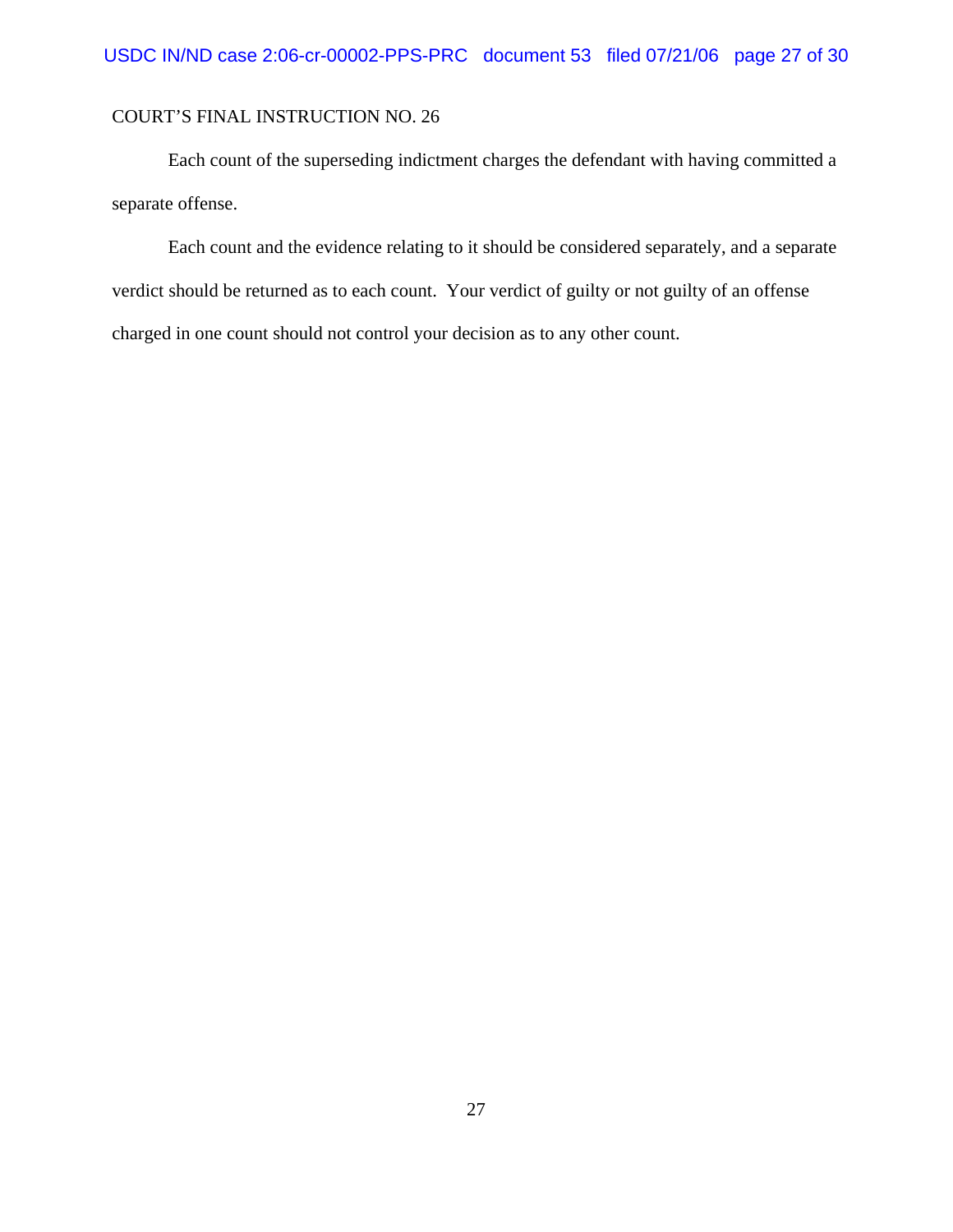Upon retiring to the jury room, select one of your number as your foreperson. The foreperson will preside over your deliberations and will be your representative here in court.

Forms of verdict have been prepared for you, and I will read them to you.

Take these forms to the jury room, and when you have reached unanimous agreement on the verdict, your foreperson will fill in and date the appropriate form, and each of you will sign it.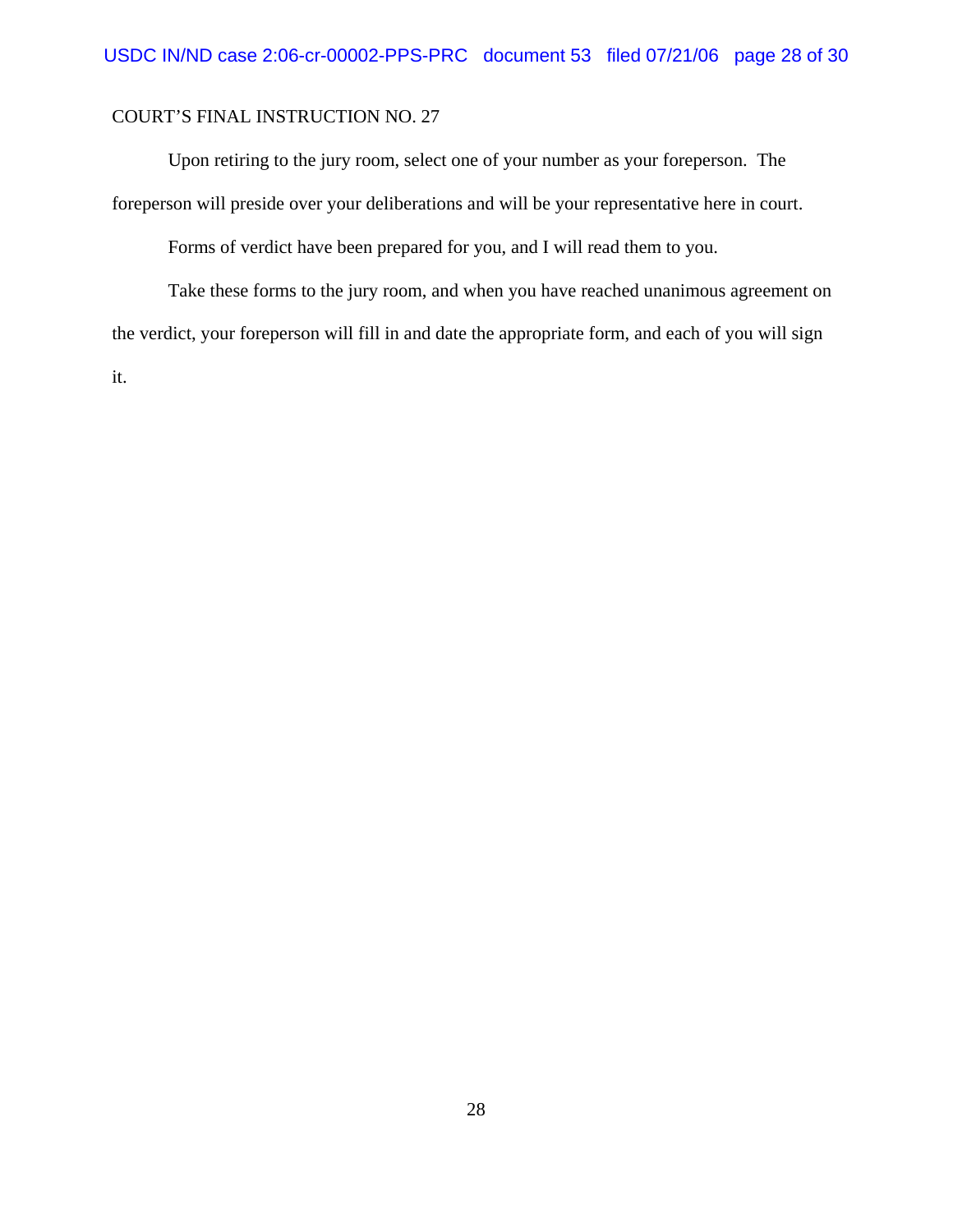I do not anticipate that you will need to communicate with me. If you do, however, the only proper way is in writing, signed by the foreperson, or if he or she is unwilling to do so, by some other juror, and given to the marshal.